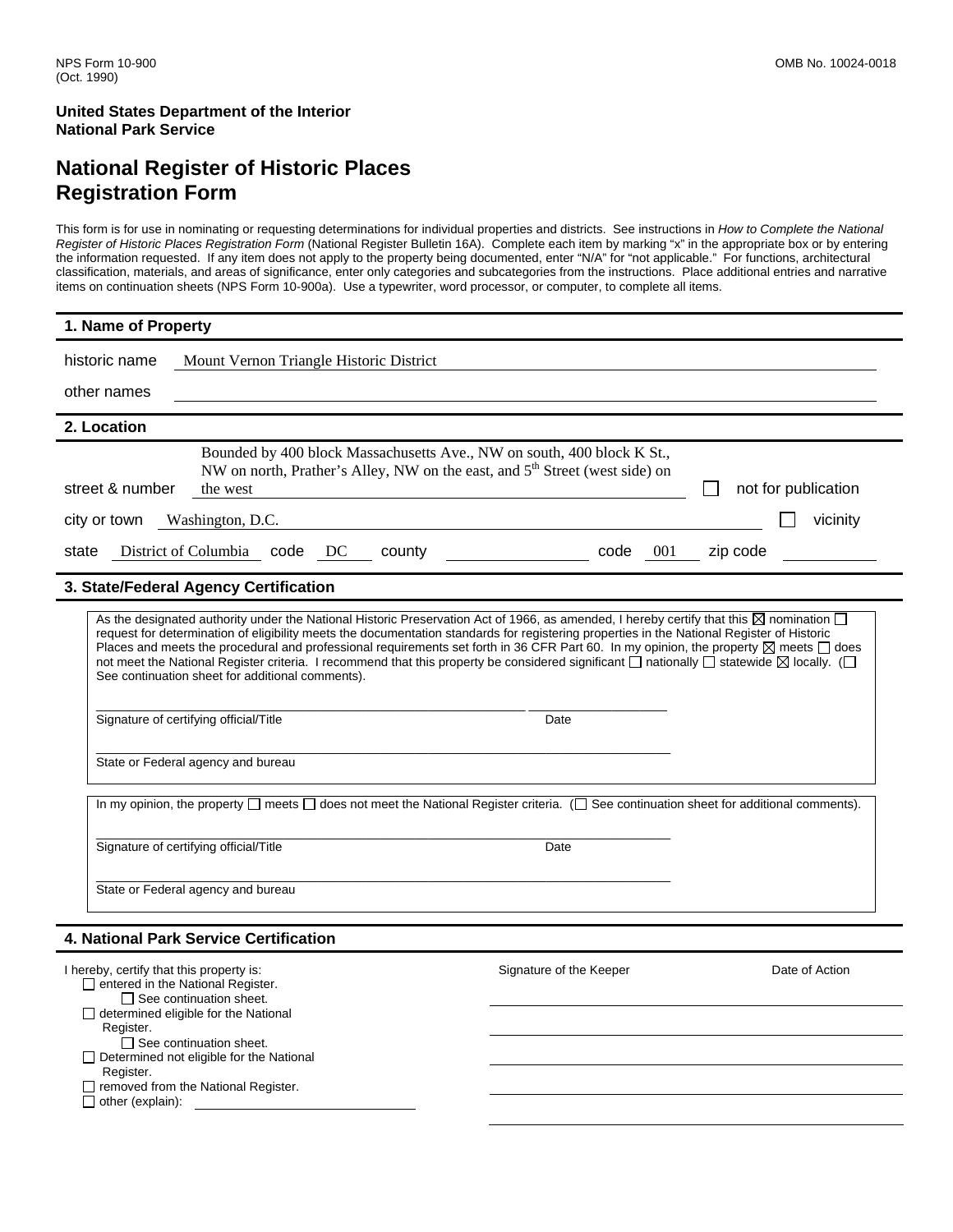| 5. Classification                                                                                                     |                                                                                                                   |                             |                                                                                                         |                  |                                                                  |                                                  |              |            |
|-----------------------------------------------------------------------------------------------------------------------|-------------------------------------------------------------------------------------------------------------------|-----------------------------|---------------------------------------------------------------------------------------------------------|------------------|------------------------------------------------------------------|--------------------------------------------------|--------------|------------|
| <b>Ownership of Property</b><br><b>Category of Property</b><br>(Check as many boxes as apply)<br>(Check only one box) |                                                                                                                   |                             | <b>Number of Resources within Property</b><br>(Do not include previously listed resources in the count) |                  |                                                                  |                                                  |              |            |
| $\boxtimes$                                                                                                           | private                                                                                                           | ⊠                           | building(s)                                                                                             |                  | Contributing                                                     | Noncontributing                                  |              |            |
|                                                                                                                       | public-local                                                                                                      |                             | district                                                                                                |                  | 24                                                               |                                                  | 1            | buildings  |
|                                                                                                                       | public-State                                                                                                      |                             | site                                                                                                    |                  |                                                                  |                                                  |              | sites      |
|                                                                                                                       | public-Federal                                                                                                    |                             | structure                                                                                               |                  |                                                                  |                                                  |              | structures |
|                                                                                                                       |                                                                                                                   |                             | object                                                                                                  |                  |                                                                  |                                                  |              | objects    |
|                                                                                                                       |                                                                                                                   |                             |                                                                                                         |                  | 24                                                               |                                                  | $\mathbf{1}$ | Total      |
|                                                                                                                       | Name of related multiple property listing<br>(Enter "N/A" if property is not part of a multiple property listing) |                             |                                                                                                         |                  | listed in the National Register                                  | number of contributing resources previously      |              |            |
|                                                                                                                       | Historic and Architectural Resources of Mount Vernon<br>Triangle, Washington, D.C.                                |                             |                                                                                                         | $\overline{0}$   |                                                                  |                                                  |              |            |
| <b>6. Function or Use</b>                                                                                             |                                                                                                                   |                             |                                                                                                         |                  |                                                                  |                                                  |              |            |
| <b>Historic Functions</b>                                                                                             | (Enter categories from instructions)                                                                              |                             |                                                                                                         |                  | <b>Current Functions</b><br>(Enter categories from instructions) |                                                  |              |            |
|                                                                                                                       | DOMESTIC/Single Dwelling                                                                                          |                             |                                                                                                         |                  | DOMESTIC/Dwelling                                                |                                                  |              |            |
|                                                                                                                       | <b>COMMERCE/TRADE/Specialty Store/restaurant/</b>                                                                 |                             |                                                                                                         |                  |                                                                  | <b>COMMERCE/TRADE/Specialty Store/Restaurant</b> |              |            |
| Warehouse/trade                                                                                                       |                                                                                                                   | TRANSPORTATION/Road-related |                                                                                                         |                  |                                                                  |                                                  |              |            |
| TRANSPORTATION/Road-related                                                                                           |                                                                                                                   | VACANT/Not in Use           |                                                                                                         |                  |                                                                  |                                                  |              |            |
|                                                                                                                       |                                                                                                                   |                             |                                                                                                         |                  |                                                                  |                                                  |              |            |
|                                                                                                                       |                                                                                                                   |                             |                                                                                                         |                  |                                                                  |                                                  |              |            |
|                                                                                                                       |                                                                                                                   |                             |                                                                                                         |                  |                                                                  |                                                  |              |            |
| 7. Description                                                                                                        |                                                                                                                   |                             |                                                                                                         |                  |                                                                  |                                                  |              |            |
|                                                                                                                       | <b>Architectural Classification</b><br>(Enter categories from instructions)                                       |                             |                                                                                                         | <b>Materials</b> | (Enter categories from instructions)                             |                                                  |              |            |
|                                                                                                                       |                                                                                                                   |                             |                                                                                                         | foundation       |                                                                  | Brick/Stone                                      |              |            |
|                                                                                                                       | LATE VICTORIAN/Second Empire/Italianate/                                                                          |                             |                                                                                                         | walls            | Brick/Stone                                                      |                                                  |              |            |
| Romanesque Revival                                                                                                    |                                                                                                                   |                             |                                                                                                         |                  |                                                                  |                                                  |              |            |
|                                                                                                                       | LATE 19TH & 20TH C REVIVALS/                                                                                      |                             |                                                                                                         | roof             | Slate/Tile/Built-up                                              |                                                  |              |            |
|                                                                                                                       | Mediterranean Revival/Classical Revival                                                                           |                             |                                                                                                         | other            |                                                                  |                                                  |              |            |
| OTHER/Vernacular                                                                                                      |                                                                                                                   |                             |                                                                                                         |                  |                                                                  |                                                  |              |            |

#### **Narrative Description**

(Describe the historic and current condition of the property on one or more continuation sheets)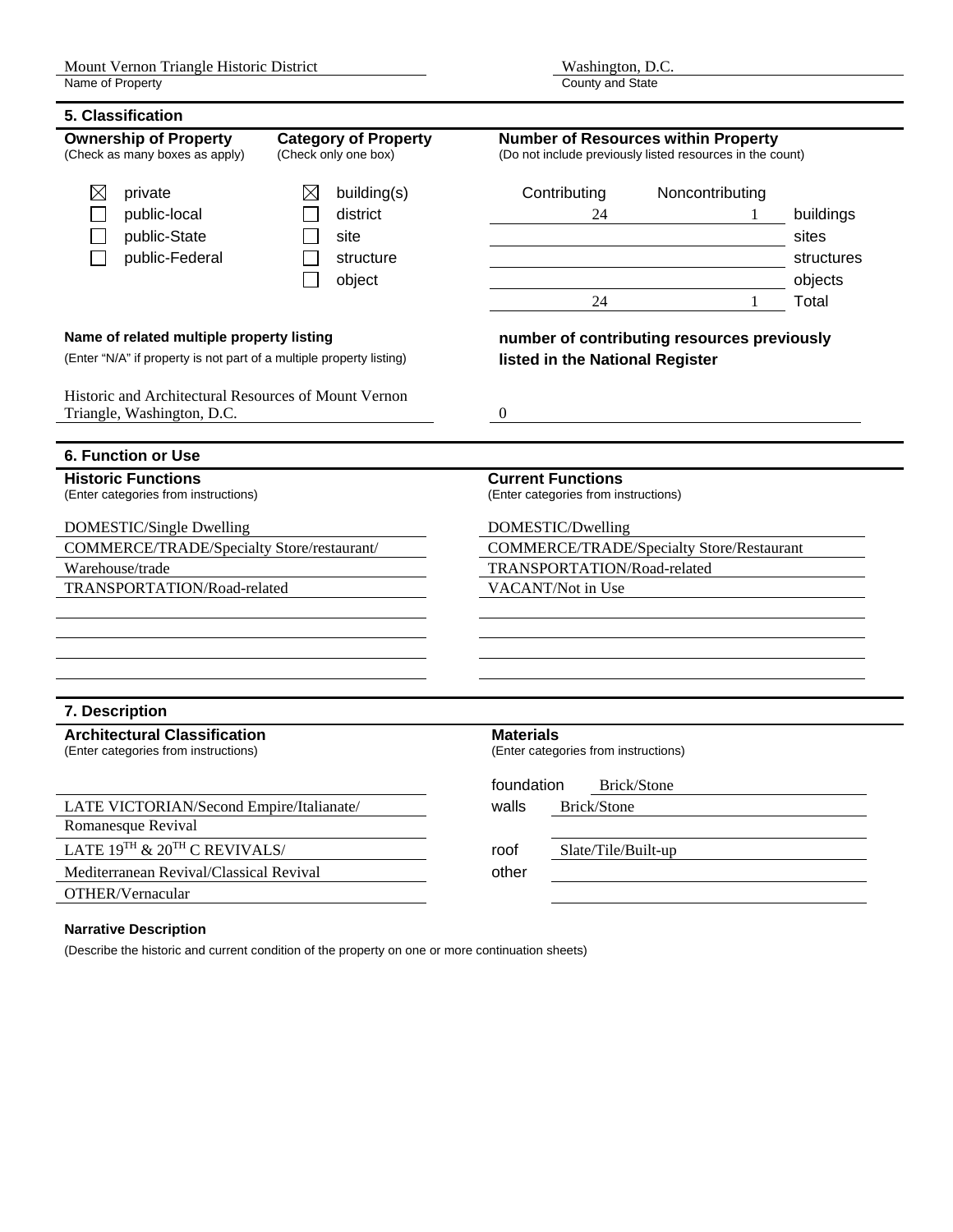# **National Register of Historic Places** <u>Superior Triangle Histor</u><br> **Aname of Property Continuation Sheet**

Mount Vernon Triangle Historic District

Section 7 Page 1 County and State 3 Australian County and State 3 Australian County and State

#### Washington, D.C.

### **Description Summary:**

The Mount Vernon Triangle Historic District consists of a tight-knit group of 25 residential, commercial and light-industrial buildings located in the Mount Vernon Triangle neighborhood in Washington, D.C. Mount Vernon Triangle is a contemporary designation for that triangular area of the city that is located to the east of Mount Vernon Square and that is bounded on the north by New York Avenue, on the south by Massachusetts Avenue, on the east by New Jersey Avenue, and on the west by  $7<sup>th</sup>$  Street, N.W. This area is part of a larger section of the city commonly referred to as the East End. The area evolved from extremely modest pre-Civil War beginnings of scattered wood frame dwellings occupied by poor residents to a more stable, but still working-class neighborhood of brick, residential, commercial and light-industrial buildings of the late  $19<sup>th</sup>$ -early  $20<sup>th</sup>$ -century reflecting a variety of architectural styles, ranging from Italianate to Queen Anne. In the mid-20<sup>th</sup> century, Mount Vernon Triangle became a more strictly commercial and industrial area of single-story stores, and vernacular industrial automobilerelated businesses, including repair facilities and gasoline stations.

The cohesive group of buildings centered around  $5<sup>th</sup>$ , K and I Streets and forming the Mount Vernon Triangle Historic District survives as a physical remnant and a microcosm of the larger Mount Vernon Triangle neighborhood. The district includes 25 standing structures (24 contributing, 1 noncontributing), as well as one known and several potential archaeological sites. Of the standing structures, the district includes buildings representative of all of the major phases of the neighborhood's growth (except the pre-Civil War period for which no standing structures survive), and includes a diversity of building types providing an accurate representation of the variety of building types that were historically found throughout the larger neighborhood.

Buildings in the historic district range in date from the early 1870s to 1946 and represent a variety of architectural styles. The earliest buildings reflect Italianate style influences, while the later  $19<sup>th</sup>$ -century ones favor the Queen Anne aesthetic. The buildings that date from the early  $20<sup>th</sup>$  century offer a variety of stylistic influences from the late Romanesque Revival style, to the Colonial and Mediterranean Revival style. In addition to the publicly oriented and more high-style buildings, the historic district also includes alley-fronted buildings lacking any particular stylistic derivation.

#### **General Description:**

#### Site Description:

The Mount Vernon Triangle Historic District consists of a cluster of 24 historic buildings located between Massachusetts Avenue and K Street on the south and north and to either side of 5<sup>th</sup> Street, including buildings extending along the 400 blocks of I and K Streets, the 900 block of  $5<sup>th</sup>$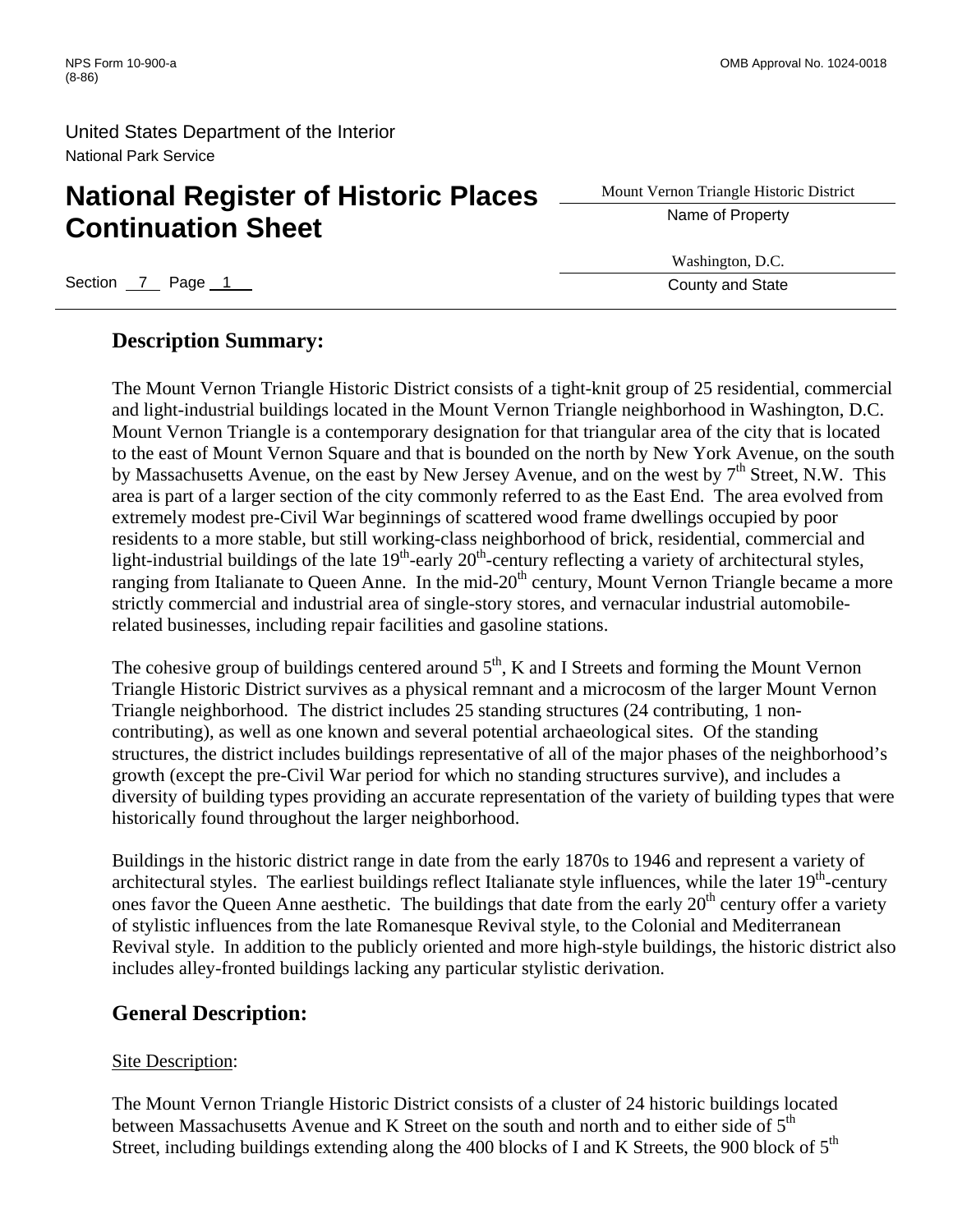# **National Register of Historic Places** <u>Subsettive Name of Property</u> **Continuation Sheet**

Mount Vernon Triangle Historic District

Washington, D.C.

Section 7 Page 2 County and State

Street, and the 400 block of Massachusetts Avenue. These buildings—the sole surviving, intact collection of historic buildings in an area that is under intense re-development with contemporary high-rise condominiums and apartment buildings—stand out for their historic associations, most readily apparent in the buildings' modest size and scale, in their generally vernacular appearance, and in the wide variety and increasingly rare building types they exhibit. Together, these buildings bespeak the historic character of this semi-industrial/commercial and residential working-class neighborhood.

The group of buildings is clearly visible from the major streets and from certain distances from all directions, offering a discernible and palpable expression of a different time and place. In addition to the buildings facing the public right-of-way, elements of the former I-shaped alley in the interior of the square survive, including cobblestone paving and three semi-industrial alley buildings. These increasingly rare building types, and their relationship to the street provide important visual reminders of the city's less well-interpreted historic alley life.

#### Building Descriptions:

One of the most visually intriguing aspects of the historic district is the layering of history that can be read through the buildings and their relationships to each other. Several distinct periods of growth can be seen in the buildings' architecture, with some of the earliest buildings sandwiched between later, third and fourth-period buildings. In addition, ghosting of steeply pitched gable roofs of earlier first-period frame structures is discernible on at least one, taller brick structure which was built to abut the earlier frame structure that was later demolished. Similarly, a sign painted on one of the alley buildings reveals its original use as a blacksmith shop.

The historic district is buttressed at the corner of  $5<sup>th</sup>$  and K Streets by some of the neighborhood's oldest standing structures, consisting of four attached, three-story, brick buildings from the 1870s and 1880s. The oldest, a flat-fronted Italianate-style building at 472 K Street and facing K Street, displays fine features, including a broad, bracketed wood cornice and ornate window hoods. It was built between 1874 and 1877 and operated as a saloon with the saloon-keeper's residential quarters above. Although altered, the first floor storefront with its two entrances one into the store, the other to the upper levels—clearly marks the building's historic commercial/residential use.

The corner structure, facing  $5<sup>th</sup>$  Street, and extending along the south side of K Street to abut 472 K Street, actually consists of three separate buildings, originally constructed in 1883 and 1885, by the same owner, but rebuilt around the turn of the  $20<sup>th</sup>$ -century following a fire. The three substantial, three-story brick buildings share a unified appearance, along with a continuous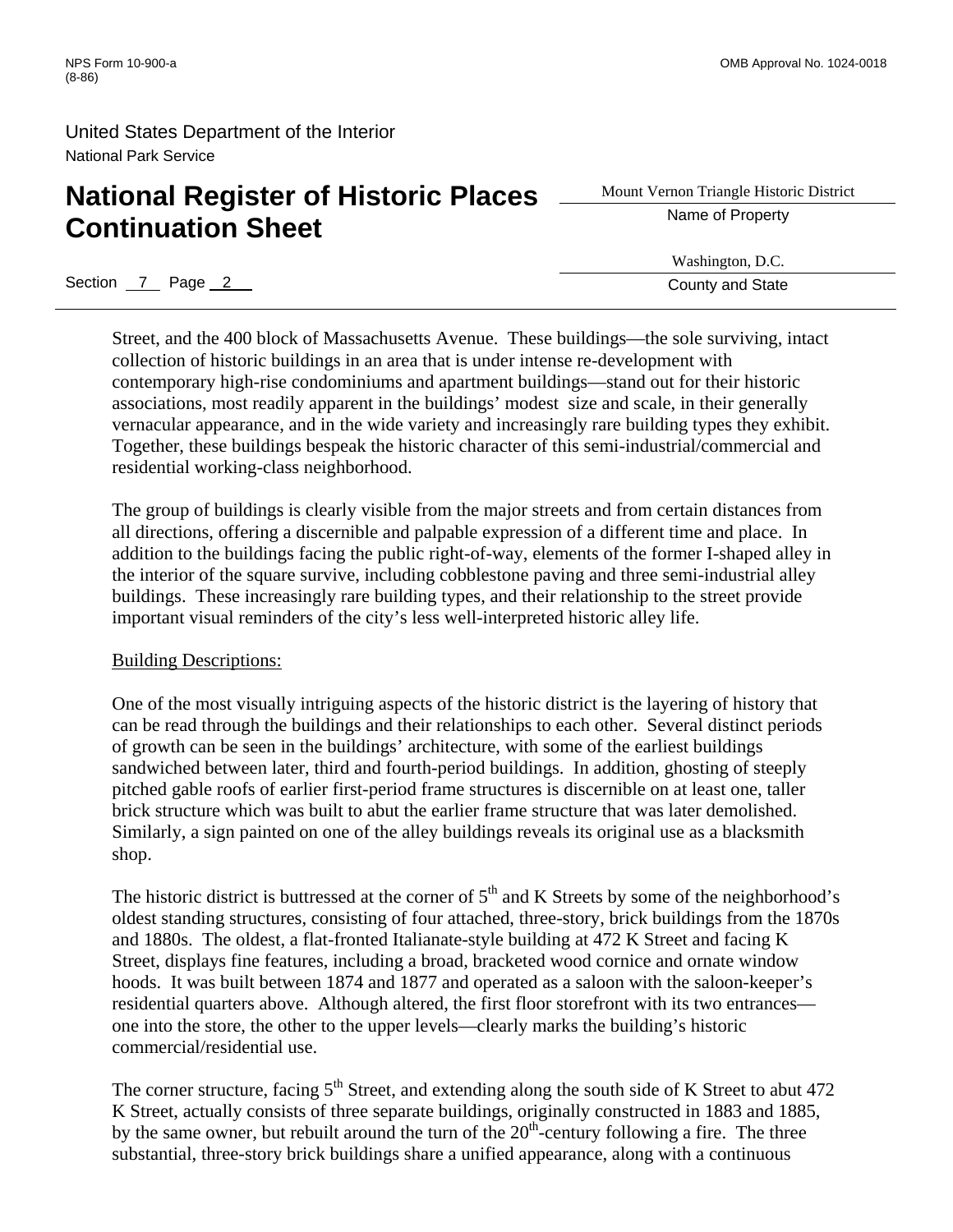# **National Register of Historic Places** <u>Superior Triangle Histor</u><br> **Aname of Property Continuation Sheet**

Mount Vernon Triangle Historic District

Washington, D.C.

Section 7 Page 3 County and State

corbelled brick cornice and similarly styled brick hood moldings over the segmentally arched windows. These buildings were all originally built with stores on the first floor and residences above. The corner two buildings (933-935  $5<sup>th</sup>$  Street) ultimately served a primarily commercial purpose, operating as a "feed" store into the  $20<sup>th</sup>$  century, while 931  $5<sup>th</sup>$  Street operated first as a stove store, and later became a residence and bicycle dealership. Although the first floor of these three buildings has been altered by the addition of an incompatible storefront, the upper floors remain intact.

South of this important corner, several attached buildings from various phases of the neighborhood's growth extend along the east side of the 900 block of  $5<sup>th</sup>$  Street. Single-story commercial buildings from the early tomid- $20<sup>th</sup>$ -century vie with two and three-story dwellings from the area's earlier periods of growth. Of particular note is the small, two-story, two-bay Italianate-style brick dwelling at  $921.5<sup>th</sup>$  Street (1878) which rises above its later single-story neighbors, bestowing it with a certain visual prominence. Built as a residence and shop for a German-immigrant tailor, this modest remnant almost single-handedly tells the neighborhood's post-Civil War story. Similarly, the three-story dwelling at 915 5<sup>th</sup> Street, built in 1892, offers a glimpse into the history of the area's late  $19<sup>th</sup>$ -century growth. The tall and narrow, three-story brick residence with limited ornamentation was built on the site of an older frame house by speculative builder Charles Edmonston. Rather than build a long row of dwellings as was common for speculative builders in the city at that time, Edmonston stuck with a single building, perhaps an indication of the uncertainty of such an investment in this decidedly working-class neighborhood. Ghosting on the south side of this building reveals evidence of the pre-Civil War gable roofed dwelling that this building once abutted—a dwelling form that was once a common phenomenon in the neighborhood and that no longer survives.

The single-story store buildings between these older structures along  $5<sup>th</sup>$  Street are all mid-20<sup>th</sup> century structures built as stores and illustrating the growing commercial character of the neighborhood and the beginning of its residential demise. Architecturally, these buildings represent a fairly standard city-wide commercial building form, characterized by central show windows and parapet roofs. The originally storefronts and glazed show windows have all been altered and filled in, though the original massing of the buildings generally remains intact.

Across the street at the southwest corner of  $5<sup>th</sup>$  and K Streets and within the historic district, is the neighborhood's most ornate,  $20<sup>th</sup>$ -century commercial building. Known as the Wittlin-Deckelbaum building, this Mediterranean-style brick building was constructed in 1931 and consists of five independent stores within. The building was constructed across the street from the Northern Liberties Market following the demolition of Center Market downtown, and elicits a certain promise merchants had for the continuing viability of the market at  $5<sup>th</sup>$  and K Streets.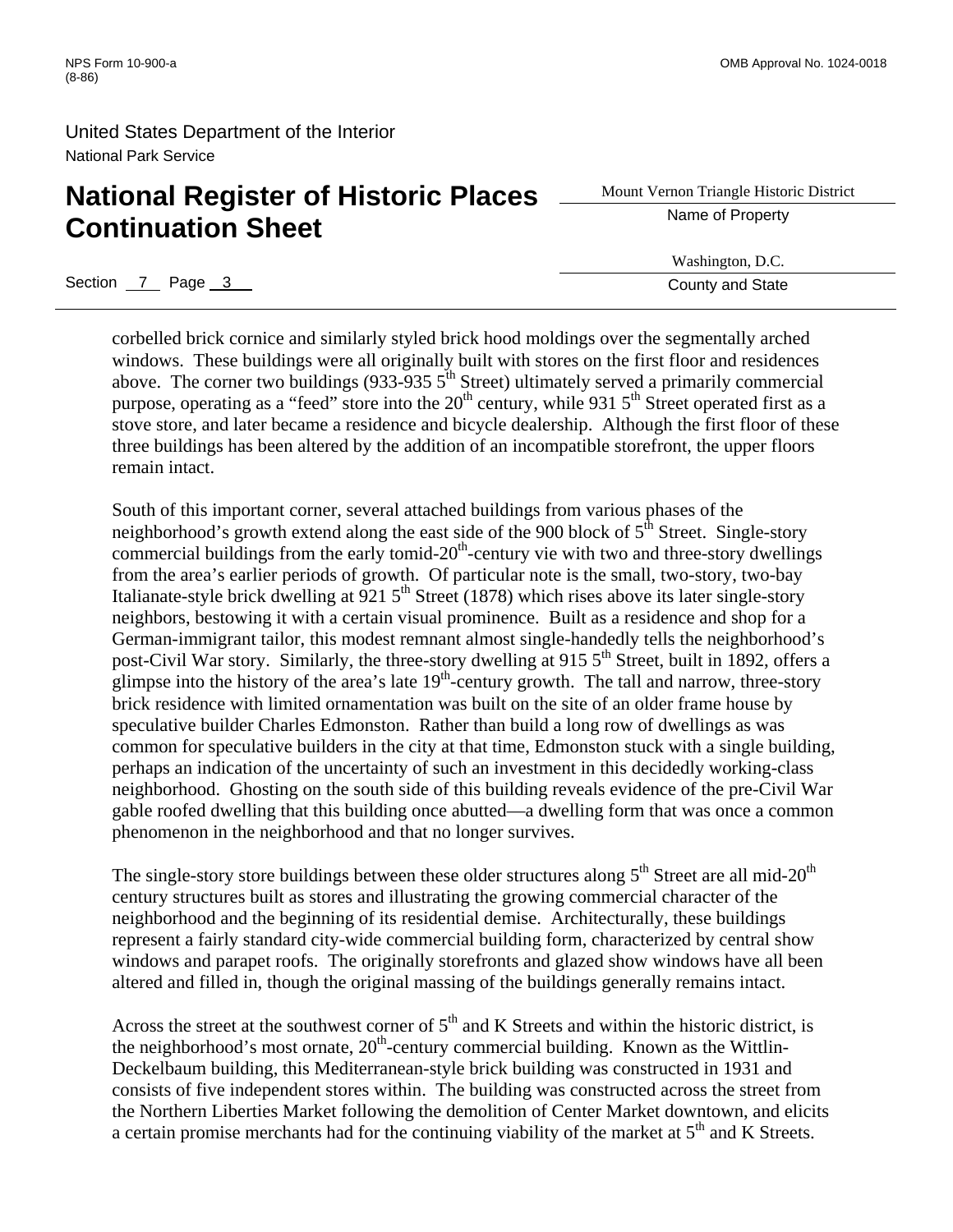# **National Register of Historic Places** <u>Superior Triangle Histor</u> **Continuation Sheet**

Mount Vernon Triangle Historic District

Washington, D.C. Section 7 Page 4 County and State

The Wittlin-Deckelbaum building abuts an 1870s Italianate-style residence, characterized by a flat-fronted, three-bay façade and a broad, projecting cornice.

Unlike the very eclectic 900 block of  $5<sup>th</sup>$  Street, the 400 block of K Street is more stylistically uniform. At either end of the block are the two oldest groupings—the Italianate-style former saloon at 472 K Street and a pair of circa 1873-74 Italianate-style brick dwellings at 444-446 K Street. Both of these survive from the area's second major phase of development, prompted by the construction of the Northern Liberties Market at the northwest corner of  $5<sup>th</sup>$  and K Streets. and both are excellent local examples of the Italianate style of architecture.

Between these two older buildings, however, is a range of independently built buildings that date entirely from the late  $19^{th}/e$ arly  $20^{th}$  century and that served almost exclusively residential functions. Of particular note is the building at 460 K Street. Designed in a late Romanesque Revival style, this building was built in 1904 as a store and multi-family dwelling constructed by J.J. Bowles to house the workers in his dairy bottling plant located in Prather's Alley. Architect Julius Germuiller designed the building, articulating it with details such as round-arched windows, rusticated stone stringcourses, and carved imposts that were executed with quality craftsmanship. Bowles who lived next door at 458 K Street, now a vacant lot, clearly cared about the appearance of his block. In 1906, Bowles again hired Germuiller to design the flats at 462 K Street. Here, Germuiller stuck with his Romanesque Revival idiom, designing a threestory brick building featuring a robust, semi-circular projecting bay and rusticated stringcourses. The formstone first floor is a later alteration.

A vacant corner lot separating the 900 block of  $5<sup>th</sup>$  Street from the 400 block of I Street is a known and partially excavated archaeological site. Archival findings and physical evidence uncovered at the site both indicate that many of the early occupants of this area were tradespersons, including skilled craftsmen involved in the building trade. The archaeology provided evidence of the life and occupation of Thomas Dant, a tailor who lived on the west side of 5<sup>th</sup> Street, between I and K Streets, NW. Artifacts retrieved from the site included a number of sewing implements.

Next to this vacant corner lot along the 400 block of I Street are several buildings that again illustrate the multi-layered history of the neighborhood. Two Second Empire-style dwellings at 453 and 455 I Street and standing vacant and in deteriorating condition form the western edge of the block, while a  $20<sup>th</sup>$ -century automobile repair facility, itself constructed in a series of phases, forms the eastern edge. The two dwellings, built almost a decade apart from one another, are excellent examples of their style, with ornate hood moldings articulating 453 I Street--the older of the two houses. This house was constructed between 1874 and 1878 by a John E. Wyess, who included his initial "W" in the incised ornamentation found in the pediment of the dormer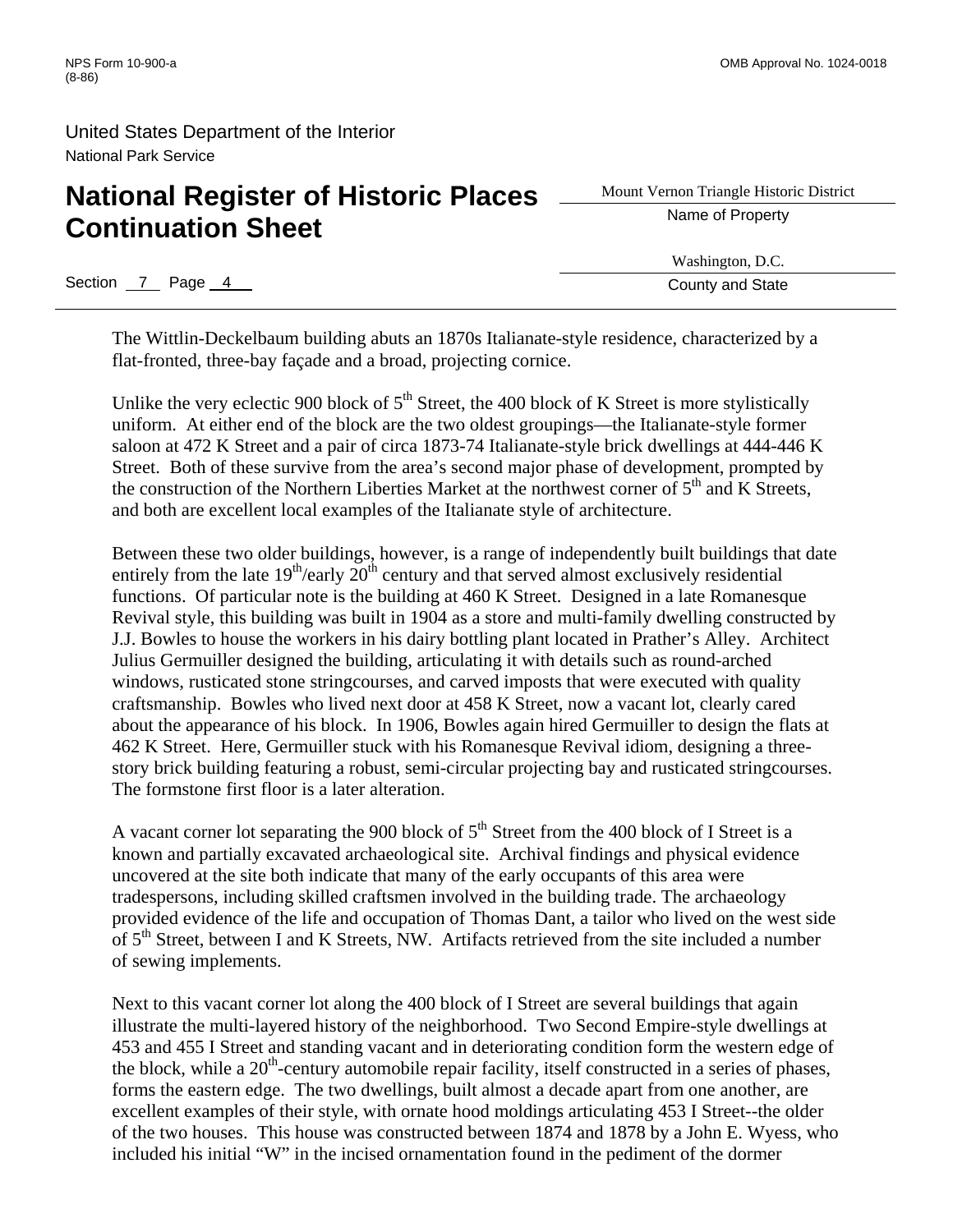# **National Register of Historic Places** <u>Superior Triangle Histor</u> **Continuation Sheet**

Mount Vernon Triangle Historic District

Washington, D.C.

Section 7 Page 5 County and State

window. The other house, 455 I Street, was built in 1883 by a local architect who effectively copied the Second Empire style of the neighboring house, instead of looking towards the more fashionable Queen Anne-style buildings of the period. Despite the similar massing and roof shape and form, several details indicate the separation of time between the buildings. In particular, the windows of 455 I are surmounted by simple lintels as opposed to the segmental arched hood moldings found on 453 I, and 455 I has a projecting bay which by the 1880s had become a standard feature of most residential buildings in the city.

Central Autoworks, an automobile repair facility at 443-451 I Street, was built in three phases beginning in 1918-1919 and culminating in 1930 with an addition and new façade. The  $20<sup>th</sup>$ century industrial building, characterized principally by its steel sash windows, is perhaps more intriguing for having incorporated three earlier brick buildings on the site into the new structure, while keeping them architecturally distinct on the exterior. All three of these buildings were built to face Prather Alley and originally served semi-industrial purposes. The oldest of the three buildings was constructed in 1912 as a blacksmith shop and was sited behind a frame residence that stood at 445 I Street. It was built by entrepreneur William Beuchert who owned a stable in the alley and had begun dabbling in real estate in the area. In 1915, Beuchert constructed the adjacent warehouse. In 1918 another industrial building was built next to this warehouse. All three of these buildings are unadorned, two-story brick structures with segmental-arched window openings.

Architecturally and culturally removed from the alley are the three substantial Queen Anne-style brick dwellings located at the southern edge of the district at the apex intersection of  $5<sup>th</sup>$  and I Streets and Massachusetts Avenue. These three dwellings, built in 1887, were constructed by prolific builder Charles W. King for his own personal use and as a speculative venture. By erecting a tall central tower on the center of the three dwellings, King designed the row to address not only Massachusetts Avenue, but the small reservation (park) forming the apex of the lot. King and his family occupied the central house with tower with his family, while renting the others out. The houses, raised upon a sturdy rusticated stone base and culminating with a delicate corbelled corner, truly stand as a focal feature in the surrounding area.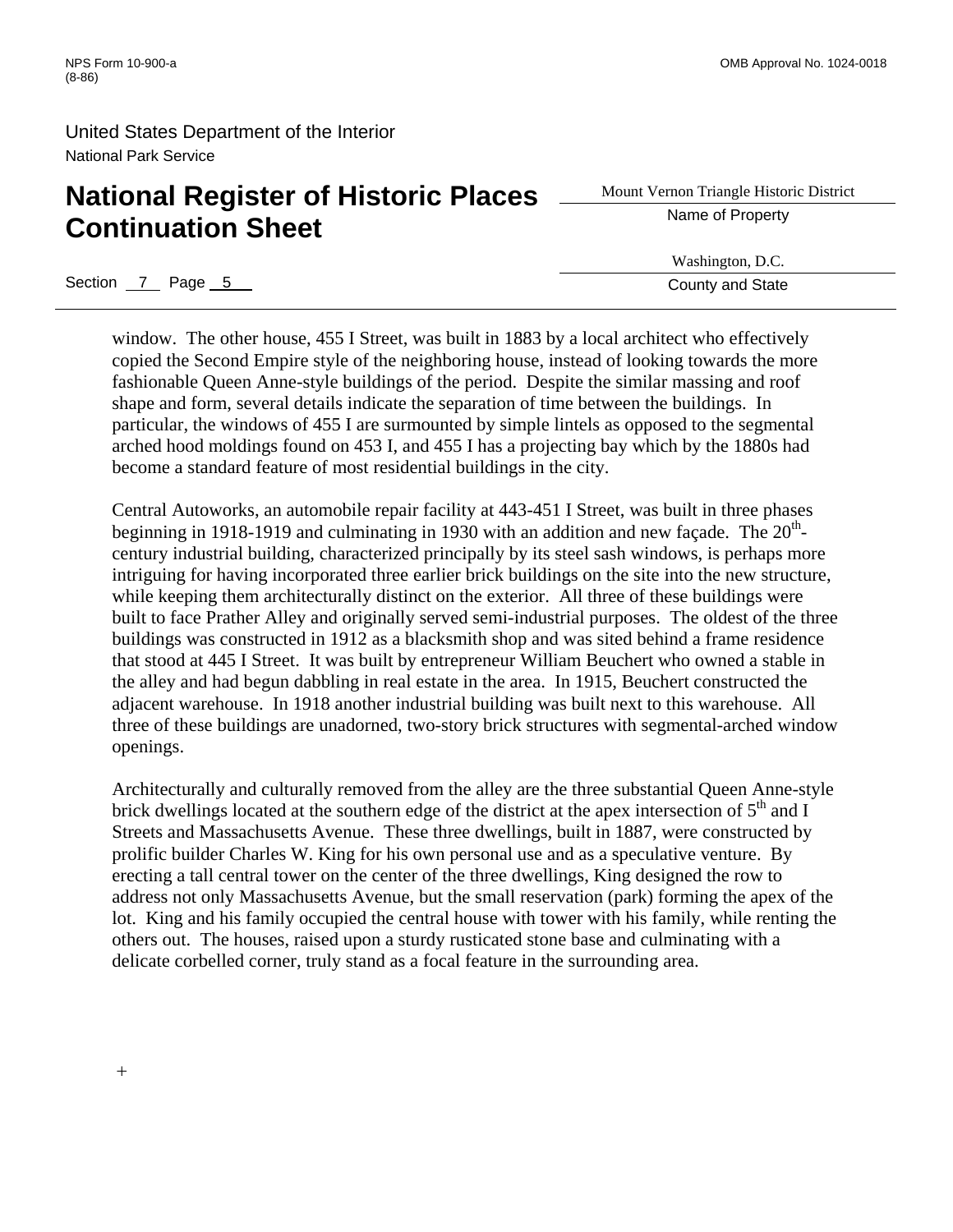#### **8. Statement of Significance**

#### Applicable National Register Criteria **Area of Significance**

(Mark "x" in one or more boxes for the criteria qualifying the property for National Register listing)

- $\boxtimes$  **A** Property is associated with events that have made a  $\Box$  Architecture, Commerce, Transportation significant contribution to the broad pattern of our history.
- **B** Property associated with the lives of persons significant in our past.
- $\boxtimes$  **C** Property embodies the distinctive characteristics of a Type, period, or method of construction or represents the work of a master, or possesses high artistic values, **Period of Significance**  or represents a significant and distinguishable entity 1873-1946 whose components lack individual distinction.
- $\boxtimes$  **D** Property has yielded, or is likely to yield, information important in prehistory or history.

#### **Criteria Considerations**

(Mark "x" in all the boxes that apply)

#### Property is:

- **A** owned by a religious institution or used for religious **Significant Person**  purposes. (Complete if Criterion B is marked above)
- **B** removed from its original location.
- **C** a birthplace or grave. **Cultural Affiliation**   $\Box$
- **D** a cemetery.  $\Box$
- **E** a reconstructed building, object, or structure. П
- **F** a commemorative property. **Architect/Builder**  П
- $\Box$ **G** Less than 50 years of age or achieved significance within the past 50 years.

#### **Narrative Statement of Significance**

(Explain the significance of the property on one or more continuation sheets)

#### **9. Major Bibliographical References**

#### **Bibliography**

(Cite the books, articles, and other sources used in preparing this form on one or more continuation sheets)

#### **Previous documentation on files (NPS): Primary location of additional data:**

- preliminary determination of individual listing  $(36 \qquad \qquad \Box$  State Historic Preservation Office
- CFR 67) has been requested  $\Box$  Other State agency<br>previously listed in the National Register  $\Box$  Federal agency previously listed in the National Register  $\Box$  Federal agency
- previously determined eligible by the National Register  $\Box$  Local government
- designated a National Historic Landmark  $\Box$  University<br>recorded by Historic American Buildings Survey  $\Box$  Other
- $\Box$ recorded by Historic American Buildings Survey
- # Name of repository:  $\Box$ recorded by Historic American Engineering Record #

(Enter categories from instructions)

#### **Significant Dates**

- 
- 
- 
- 
- 
-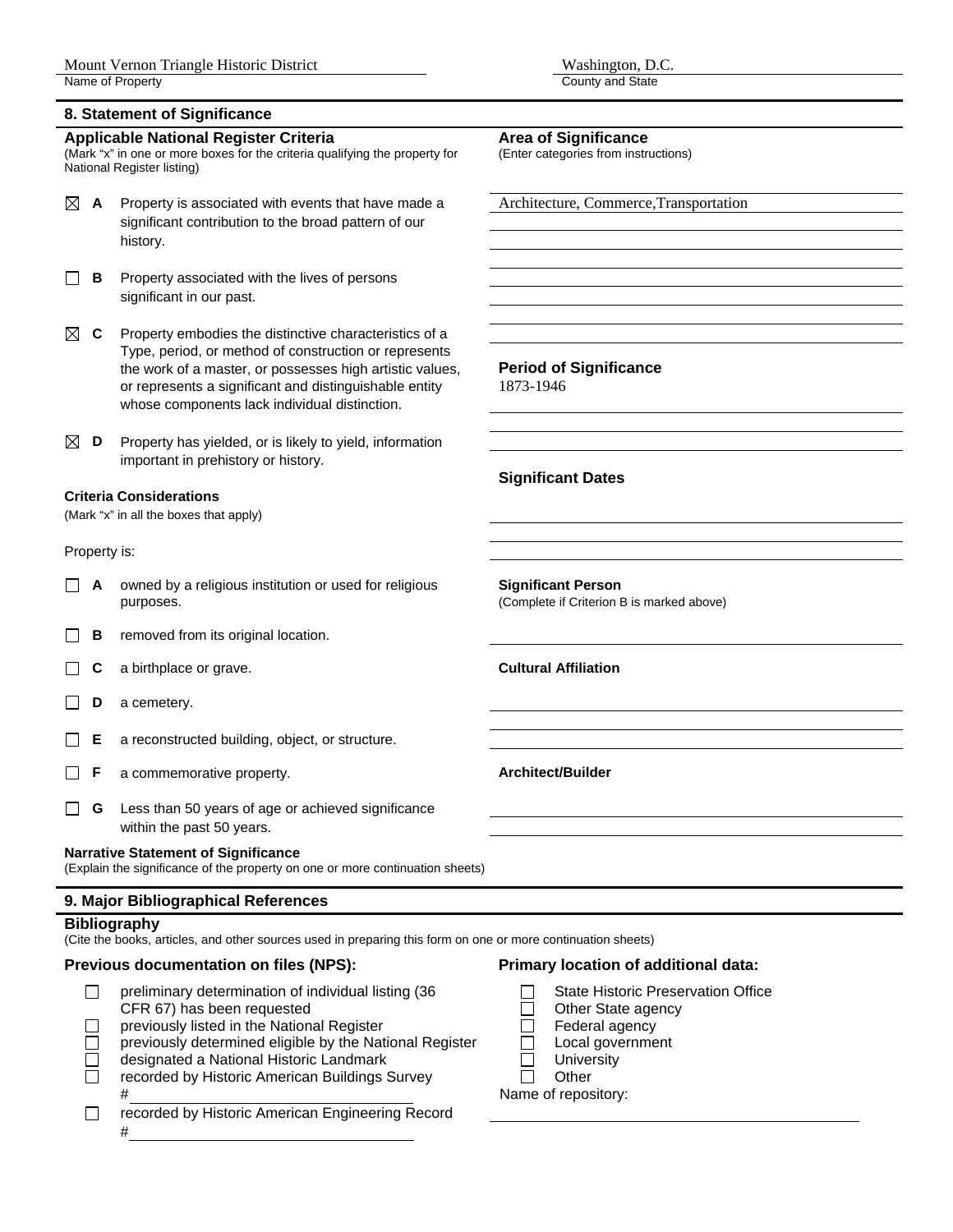# **National Register of Historic Places** <u>Superior Triangle Histor</u><br> **Aname of Property Continuation Sheet**

Section 8 Page 1 County and State 3 Page 1 County and State 3 Page 2 Page 2 Page 2 Page 2 Page 2 Page 2 Page 2 Page 2 Page 2 Page 2 Page 2 Page 2 Page 2 Page 2 Page 2 Page 2 Page 2 Page 2 Page 2 Page 2 Page 2 Page 2 Page 2

# Mount Vernon Triangle Historic District

Washington, D.C.

#### **Summary Statement of Significance:**

The Mount Vernon Triangle Historic District is historically and architecturally significant as a physical remnant of a unique  $19<sup>th</sup>$  and early  $20<sup>th</sup>$  century working-class neighborhood in Washington, D.C. that was largely dependent upon the commercial activity of the  $7<sup>th</sup>$  Street corridor and the Northern Liberties Market. The historic district—a tight collection of 24 historic buildings amid vacant lots and recently constructed high-rises—provides a microcosm of what was formerly a larger and more densely developed area east of Mount Vernon Square. The buildings of the historic district provide visual reminders of the types and scale of buildings that were erected by members of this community working-class entrepreneurs of mixed races, including a sizeable German and Italian immigrant population, many with ties to the local merchant community. Initially the district developed as a residential area dependent upon the important  $7<sup>th</sup>$  Street commercial corridor, but evolved to become a more complex, mixed-use neighborhood comprised of residential and dual purpose residential/commercial buildings, as well as light industrial buildings all sharing the same streets and alleyways.

Prior to the Civil War, the Mount Vernon Triangle area consisted of scattered wood frame dwellings generally occupied by residents involved in a variety of manual trades. After 1874, when the Northern Liberties Market moved from Mount Vernon Square to  $5<sup>th</sup>$  and K Streets, NW, Mount Vernon Triangle became a more stable neighborhood as merchants and entrepreneurs began to invest in the community, new and varied businesses were established, and older frame structures were replaced with more permanent brick ones. During the early to mid-20<sup>th</sup> century, as automobile suburbs began to emerge to the north and east of the city, Mount Vernon Triangle became a heavily trafficked automobile commuter route, and the former residential area became increasingly commercial and industrial as residents moved out and automobile-related businesses, including repair facilities and gasoline stations, moved in. In more recent decades (1960s and 70s), the area became the focus of urban renewal efforts, and many of the historic buildings were demolished to make way for I-395 through the city, or were simply cleared. The buildings of Mount Vernon Triangle Historic District which survived this  $20<sup>th</sup>$ -century clearance illustrate several phases of the area's physical growth and remain as a clear and palpable expression of a by-gone era.

The Mount Vernon Triangle Historic District is significant under Criterion A of the National Register of Historic Places for the following reasons:

Mount Vernon Triangle Historic District is a unique remnant of a primarily working-class neighborhood in the Eastend section of Washington, D.C. replete with the combination residential, commercial/residential, and light industrial buildings that historically characterized this section of the city. The district has important historical associations with the city's German and Italian immigrants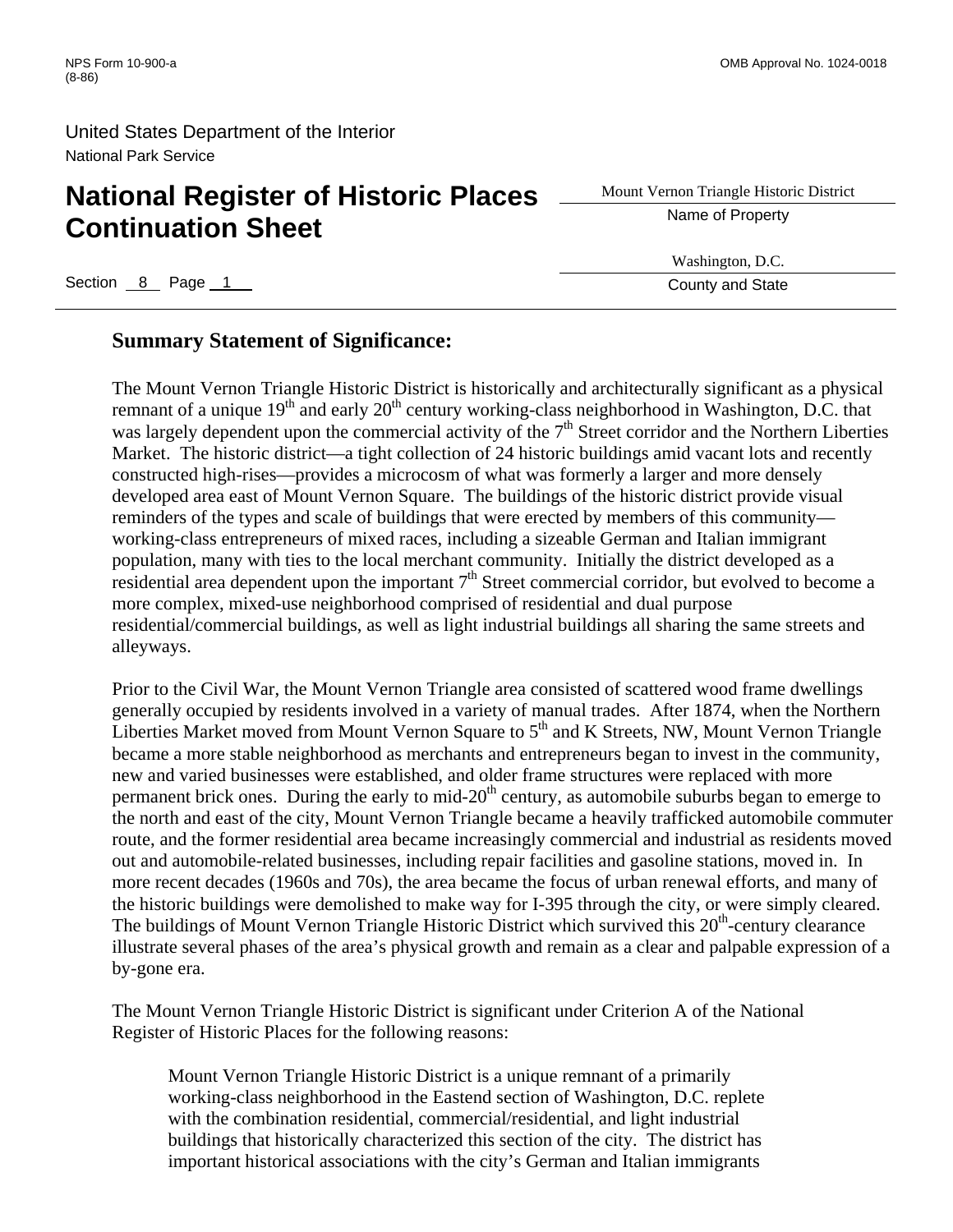# **National Register of Historic Places** <u>Superior Triangle Histor</u> **Continuation Sheet**

Mount Vernon Triangle Historic District

Washington, D.C.

Section 8 Page 2 County and State

who established themselves here and who, through entrepreneurial efforts, contributed significantly to the building of the community, including residences and businesses. As the sole surviving collection of buildings in what was historically a larger neighborhood, the historic district offers a rare glimpse into the lifestyles of the residents of this mercantile community composed largely of craftsmen and tradespersons.

The Mount Vernon Triangle Historic District meets Criterion C of the National Register of Historic Places for the following reasons:

The Mount Vernon Triangle Historic District contains a sizeable and cohesive collection of resources that represent a variety of historic building types and that illustrate several of the phases of the  $19<sup>th</sup>$ - and  $20<sup>th</sup>$ -century growth of Mount Vernon Triangle. The buildings provide good examples of modest-scaled, 19<sup>th</sup> century dwelling types designed specifically for the area's working-class residents; dual-purpose,  $19<sup>th</sup>$  and early  $20<sup>th</sup>$ -century residential/commercial buildings unique to this kind of mercantile neighborhood; and exclusively commercial and light industrial buildings representative of the changing patterns of the area's development from a primarily residential neighborhood to a commercial/industrial one. Together, these buildings provide a visible contrast to the subsequent and surrounding late  $20<sup>th</sup>/early$   $21<sup>st</sup>$ -century, high-end, high-rise residential development of the Eastend, and serve as important visual reminders of the area's more modest past.

Mount Vernon Triangle meets Criterion D of the National Register of Historic Places for the following reasons:

A partially excavated archaeological site located within the historic district at the northwest corner of  $5<sup>th</sup>$  and I Streets yielded a high concentration of artifacts likely associated with the former resident—a tailor by trade. Remnants of that site are known to still be in place. In addition, an historic study of the site indicates that there is still the potential for archaeological resources to be present along  $5<sup>th</sup>$  Street and along I Street.

Based upon documentary research conducted on the historic district, there is a strong potential for archaeological resources to be present which would reveal significant information on the former residents of the historic district and on early commercial enterprises that operated in Mount Vernon Triangle. There has been no new construction on several of the district's vacant lots since the relatively recent demolition of the  $19<sup>th</sup>$ century buildings on the sites—including an  $1880$ s-era "workshop" and an early  $20<sup>th</sup>$ -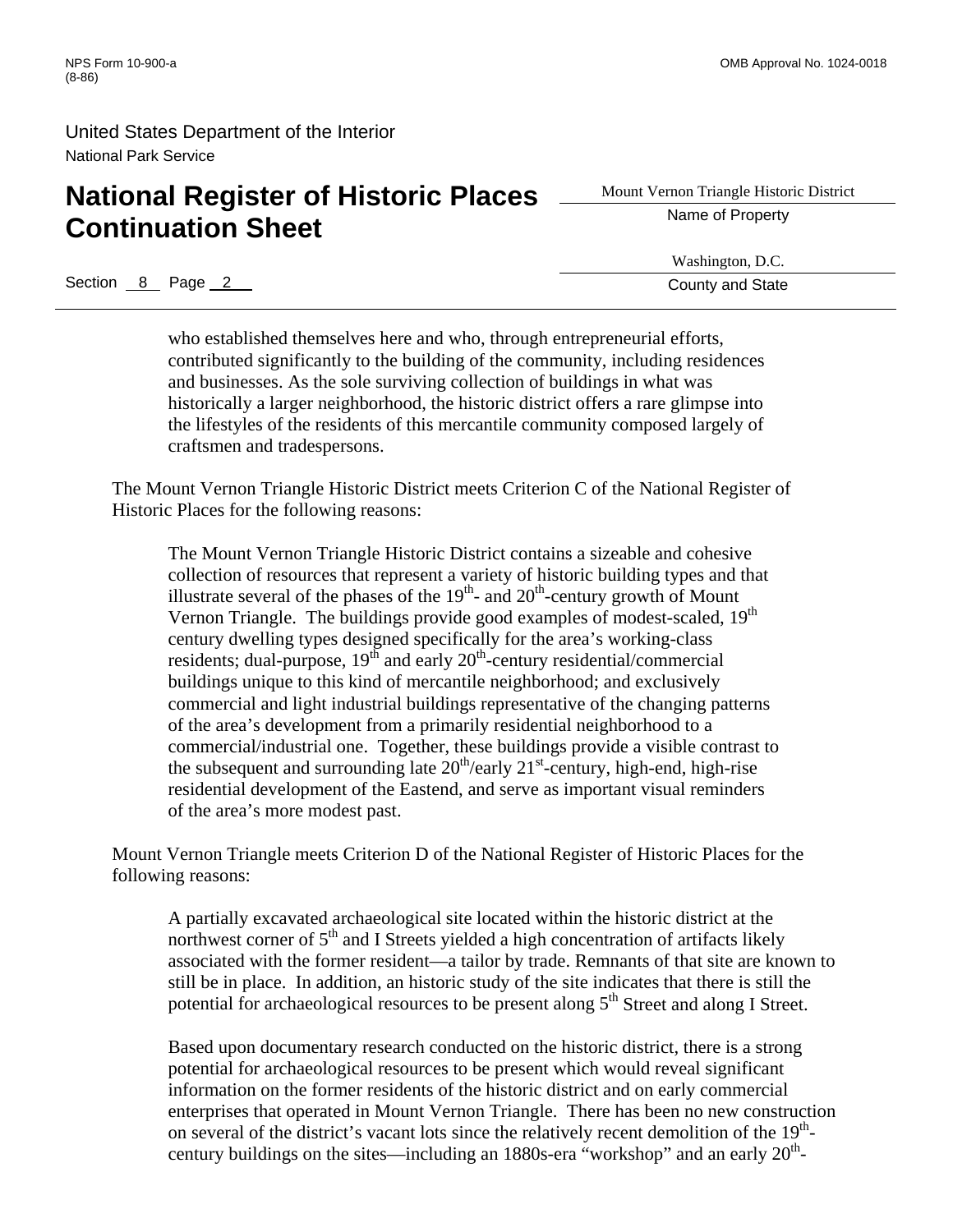# **National Register of Historic Places** <u>Superior Triangle Histor</u> **Continuation Sheet**

Mount Vernon Triangle Historic District

Washington, D.C.

Section 8 Page 3 County and State 3 County and State 3 County and State

century dairy bottling plant—thereby yielding high potential for archaeological remains to be present under the current ground cover.

In addition to providing a greater understanding of the business element of the area, archaeological evidence could yield important information on  $19<sup>th</sup>$  and early  $20<sup>th</sup>$ -century alley life. Near the turn of the century, eleven African-American families lived in dwellings located in Prather's Alley in the historic district. Archaeological resources, which most likely remain beneath the present-day parking lot in the alley, could provide new and useful information on the living conditions of the poor and under-employed African Americans of the alley as compared to the working-class white immigrants who occupied the dwellings facing the public streets. Although various ethnic groups represent were well-represented in Washington and in Mount Vernon Triangle during the late  $19<sup>th</sup>$  and early  $20<sup>th</sup>$  centuries, this aspect of the city's history is not well known.

The Mount Vernon Triangle Historic District is tied to the National Register of Historic Places Multiple Property Document: *Historic and Architectural Resources of Mount Vernon Triangle, Washington, D.C.* The period of significance for the historic district extends from 1873 when the oldest standing building within the district was constructed to 1946, when major demographic shifts altered the socio-economic and architectural character of the larger neighborhood.

+

 $\overline{a}$ 

## **Resource History and Historic Context:**

#### The Northern Liberties Market and the Rise of the Mount Vernon Triangle Neighborhood:

As discussed in the Multiple Property listing: *Historic and Architectural Resources of Mount Vernon Triangle in Washington, D.C*., the history of the larger Mount Vernon Triangle area began in the mid-19<sup>th</sup> century as the  $7<sup>th</sup>$  Street corridor developed into an important transportation artery and commercial corridor. As development spread out from the Northern Liberties Market at Mount Vernon Square, the vacant lots east of the Square slowly began to develop. By the 1850s, many of the first occupants of the Mount Vernon Triangle area were merchants and tradespersons, including skilled craftsmen involved in the building trades. These early residents lived in modest frame and brick dwellings, above-ground evidence for which exists only in the rear wall of the rebuilt dwelling at 919  $6<sup>th</sup>$  Street and as ghosting on the wall of later buildings  $(i.e. 915 5<sup>th</sup> Street).$  $(i.e. 915 5<sup>th</sup> Street).$  $(i.e. 915 5<sup>th</sup> Street).$ <sup>1</sup> However, several relatively undisturbed vacant lots in the district have a

<span id="page-10-0"></span><sup>&</sup>lt;sup>1</sup> The dwelling at 919  $6<sup>th</sup>$  Street is located one block outside of the historic district, but consists of a frame building whose front and side walls were rebuilt in brick in 1885, but whose original frame rear wall is still standing and visible from the alley. The south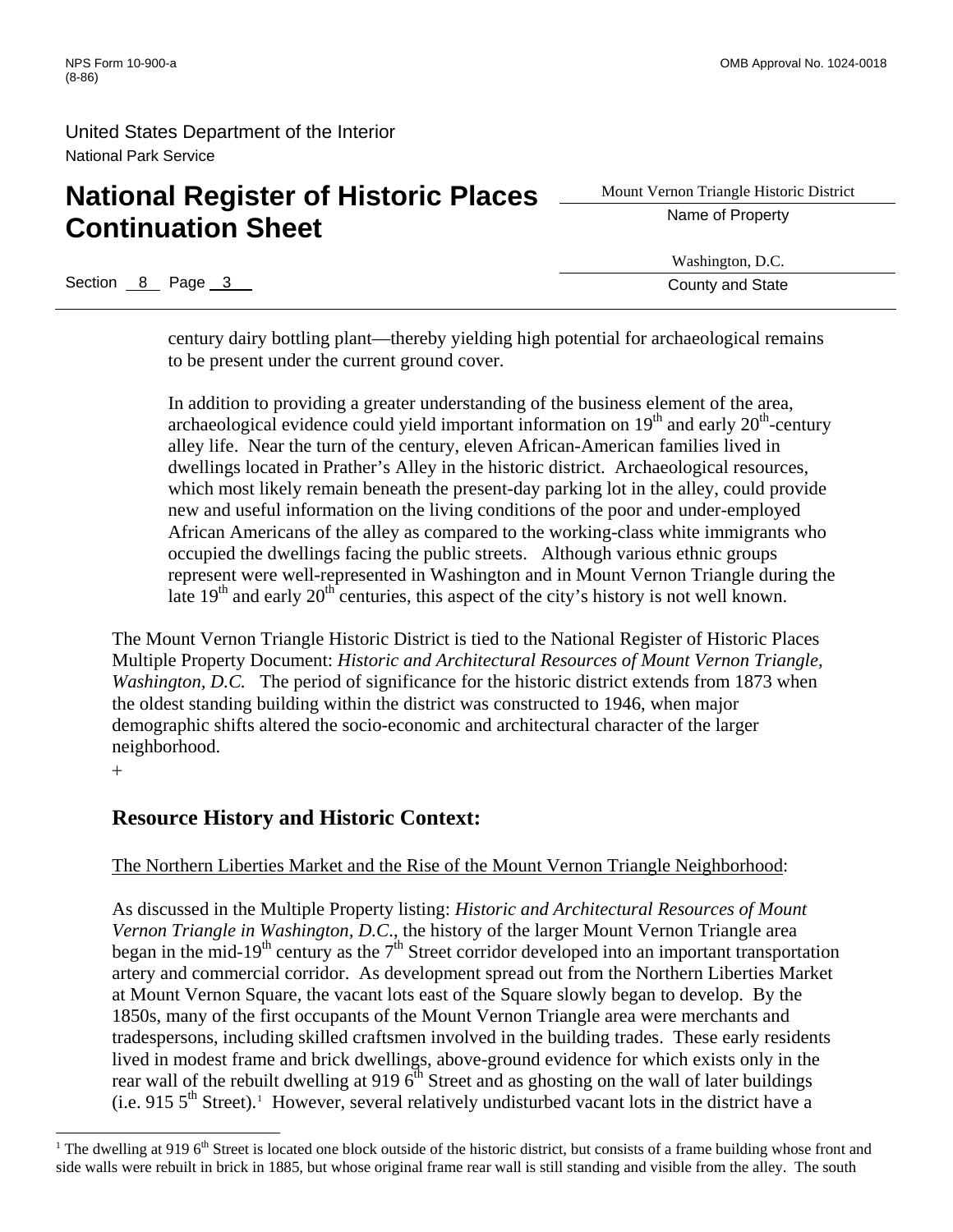# **National Register of Historic Places** <u>Statement Triangle Histor</u> **Continuation Sheet**

Section 8 Page 4 County and State

 $\overline{a}$ 

Mount Vernon Triangle Historic District

Washington, D.C.

high potential of revealing underground resources from this first period of construction in the neighborhood, just as an already excavated site at 5<sup>th</sup> and I Streets provided evidence of pre-Civil War life.

The first major impetus for growth in the Mount Vernon Triangle neighborhood came in the 1870s and early 1880s, following the 1872 demolition of the Northern Liberties Market at Mount Vernon Square. Many of the vendors who opposed demolition of this market formed the Northern Liberty Market Company and began construction of the new Northern Liberty Market building at the northeast corner of 5<sup>th</sup> and K Streets. This market, designed by architect James H. McGill and opened in 1875, was a soaring architectural and technological achievement of iron and steel with 284 interior vending stalls (Figure 1). Construction of the market not only served as a major catalyst for growth in the area, it also promoted the unique combination of residential/commercial/industrial buildings immediately around it that characterizes the district today.

An 1875 Water Department Survey included in the 1875 Commissioners Report of the District of Columbia shows that the majority of buildings constructed in the overall area were primarily residential; however, those constructed immediately adjacent to the market were noted as "stores." Clearly in an effort to attract market-goers, local entrepreneurs, rising merchants, and tradespersons, many of them recent immigrants, moved into the area, and built new, more substantial buildings, and opened businesses to complement those of the market as well as those found along the nearby  $7<sup>th</sup>$  Street commercial corridor. The evolution of the area from its extremely modest pre-Civil War beginnings of frame houses to a more promising working-class community of brick buildings can be seen in the histories of the still-extant and earliest buildings in the district, namely the duplex at 444-446 K Street, the saloon at 472 K Street, the feed and stove store 931-935  $5<sup>th</sup>$  Street, the tailor shop/residence at 921  $5<sup>th</sup>$  Street, the residence at 924  $5<sup>th</sup>$ Street, and the residences at 453-455 I Street.

#### Market-Inspired Development and the Growth of a Working Class Mercantile Community

**472 K Street:** One of the first buildings to be constructed in response to the promise of the new market and illustrating the cultural diversity of the neighborhood is the three-story brick Italianate building at 472 K Street. Although its earliest history is not known, the building (constructed between 1873 and 1877) was a "saloon" in 1890, kept by a William Rupertus, then by Irishman Joseph Lane in 1900, and the McCarthery family (also Irish) in 1910. Living with these resident-managers and their families were a revolving cast of Irish and German boarders including laborers, a butcher, paperhangers, and a horseshoer.

elevation of the house at 915 5<sup>th</sup> Street clearly shows ghosting of the earlier, gable-roofed structure that 915 5<sup>th</sup> Street was built to abut when it was constructed in 1892.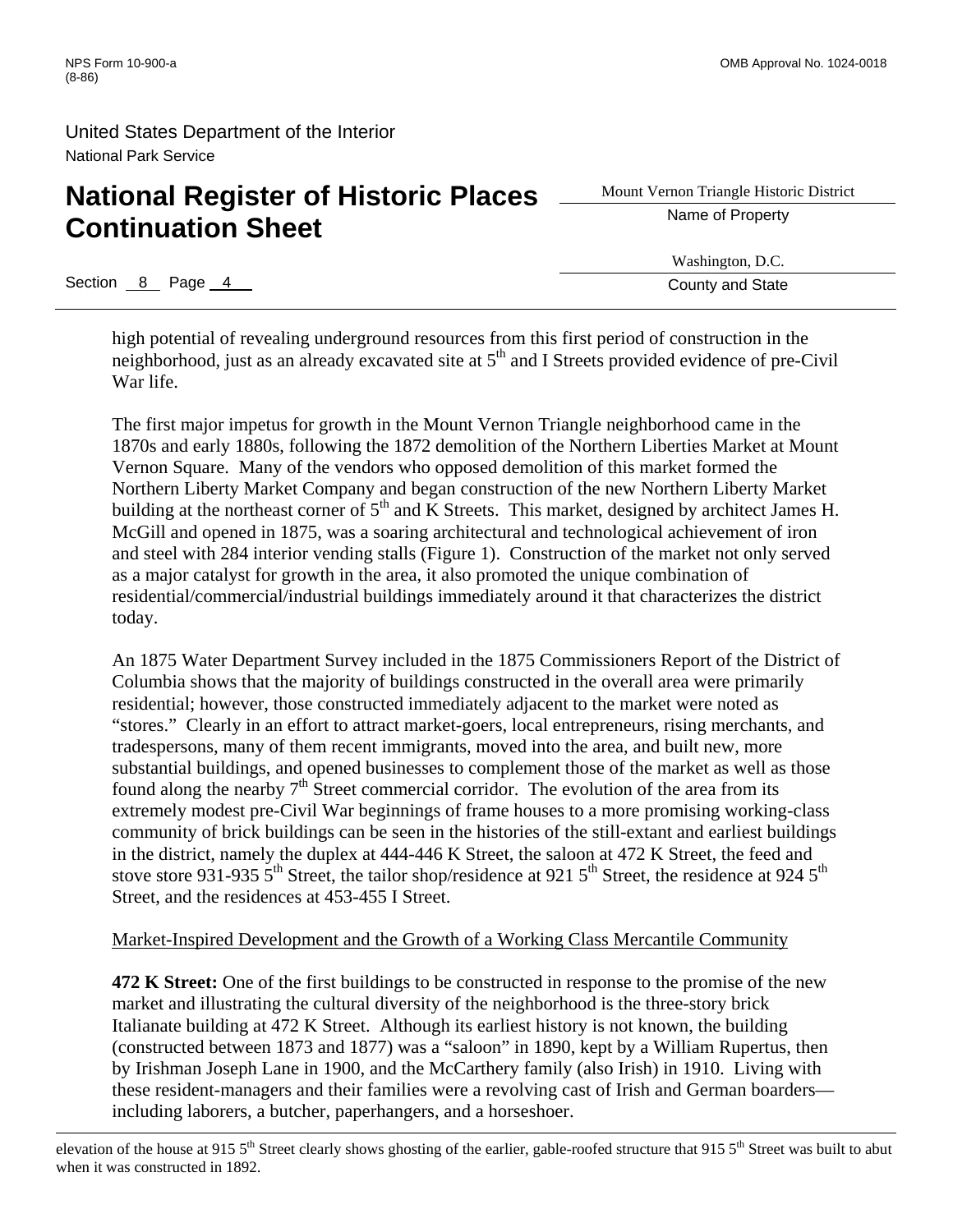# **National Register of Historic Places** <u>Superior Triangle Histor</u> **Continuation Sheet**

Mount Vernon Triangle Historic District

Washington, D.C.

Section 8 Page 5 County and State Section 8 Page 5 County and State

 $\overline{a}$ 

**444-446 K Street**: The pair of residences at 444-446 K Street (built ca. 1873-74) was home to numerous immigrants, including English, Irish, Russian, Austrian and German-born persons. The residents of these dwellings all held a variety of working-class jobs and, given the number of persons living in the houses at any given time, also appear to have been economically on the edge.

**McDermott Shops (931-933-935 5th Street)**: John McDermott, an established carriage builder in the city and speculator in city real estate, saw the potential for profit in the area afforded by the new market. In 1883, McDermott, whose manufactory was located at 310 Pennsylvania Avenue, NW, applied for a permit to build two substantial three-story brick dwellings/stores at the corner of  $5<sup>th</sup>$  and K Streets strategically located immediately across from the new market. The new brick buildings were to replace earlier frame dwellings on the site that were home to a basketmaker, a huckster, and a blacksmith. In 1888, five years after they were completed, the new buildings at 933-935 5<sup>th</sup> Street are shown on the Sanborn Fire Insurance maps as a produce store. By 1890, the combined buildings operated exclusively as a flour and feed store. In 1885, McDermott built the adjoining three-story brick building at  $931\,5^{th}$  Street to accommodate a "stove" store. These three corner buildings are, today, the most visually prominent buildings in the historic district.

**Kiefer House (921 5<sup>th</sup> Street):** The small Italianate building at 921 5<sup>th</sup> Street reflects the neighborhood's working-class history and its ties to Washington's German-American community. The building was constructed in 1878 for Conrad Kiefer (1828-1909), a selfemployed tailor and naturalized citizen who had emigrated from Germany in 1858. Fellow German Henry Klinge, a longtime builder and contractor in Washington, likely constructed the building, which was designed to accommodate a store or business on the first story and a residence above.<sup>[2](#page-12-0)</sup> Although Kiefer initially rented out both spaces, he eventually moved into the house, operating the first floor as his tailor shop, while living above it with his family.<sup>[3](#page-12-1)</sup>

**Wyess-Herman House (453-455 I Street)**: Other, more well-established members of the German-American community did not seek to live in the neighborhood, but like other speculators, clearly saw potential profit that the promise of the market and the rising Mount Vernon neighborhood could offer. John E. Wyess, a prominent military surveyor and artist who

<span id="page-12-0"></span><sup>&</sup>lt;sup>2</sup> Although no builder is listed on the D.C. Permit to Build (11/11/1878 #1566), Henry Klinge signed the application, indicating his role as builder of the property.

<span id="page-12-1"></span><sup>&</sup>lt;sup>3</sup> In 1904, Kiefer, who was then 75 years old, applied for a permit to remove the storefront door and display window, partially brick up the door opening and install a three-sash, non-protruding bay window. This conversion from store/residence to residence was completed in early 1905. See D.C. Building Permit (10/31/1904) 989½ and (5/4/1905) 2326.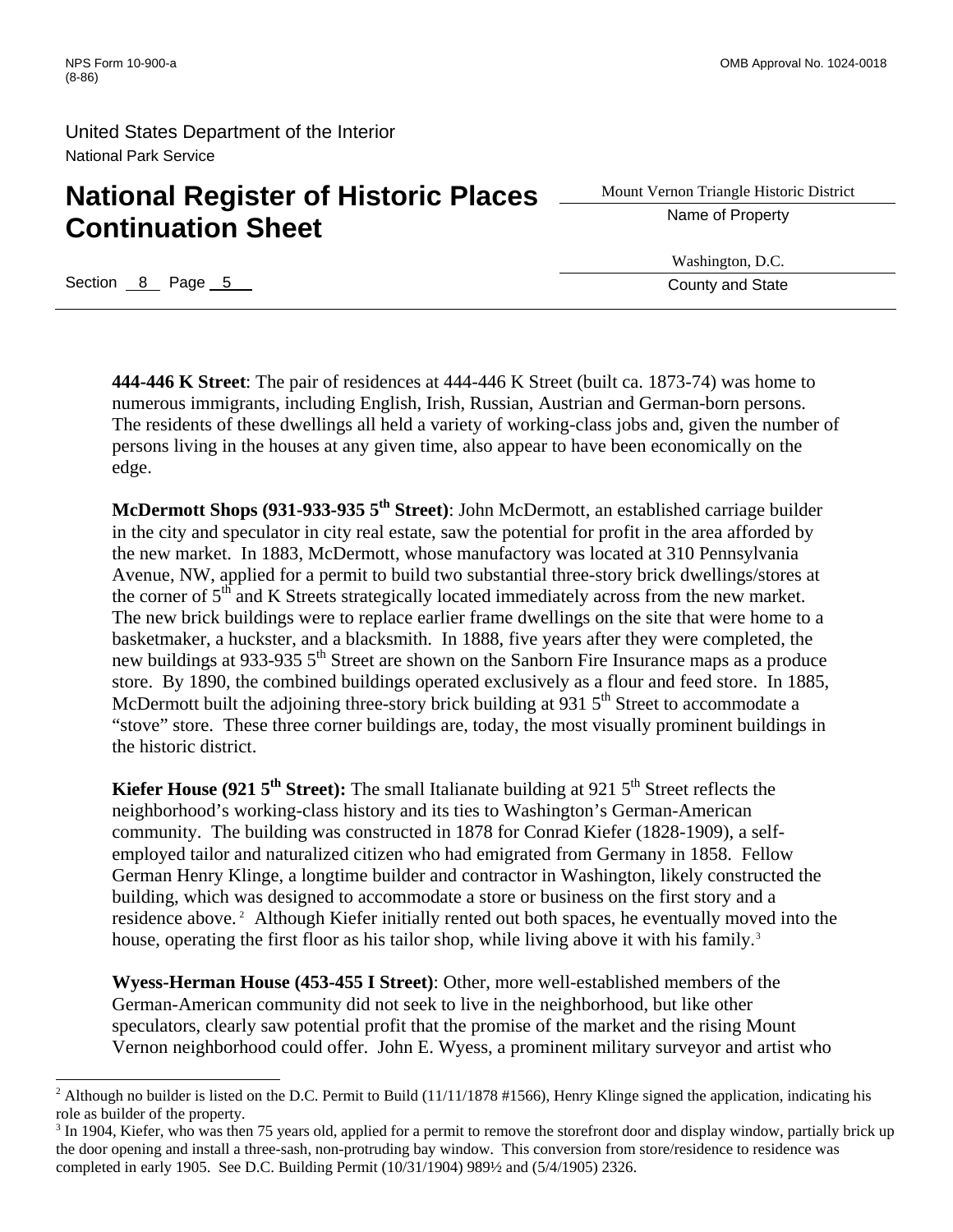# **National Register of Historic Places** <u>Superior Triangle Histor</u> **Continuation Sheet**

Mount Vernon Triangle Historic District

Washington, D.C.

Section 8 Page 6 County and State **6 County and State** 

was active in German-American affairs in the city, purchased a lot near the corner of  $5<sup>th</sup>$  and I Streets and constructed the brick Second Empire dwelling at 453 I Street between 1876 and 1878. Wyess, who had his initial "W" incised into the window hoods of the building, rented the house to a fellow German, Charles Hermann and his family. At that time, Charles Hermann was an architect employed by the Architect of the Capitol. After living there for several years, Charles Hermann was able to purchase the adjoining lot, and proceeded to build his own house on the site. Upon completion of the house in 1883, Hermann moved into the house with his family. Charles Herman's entrepreneurial vision, and his rise from renter to owner characterize the development trends of the Mount Vernon Triangle Historic District.

#### City-Wide Infrastructure Improvements and Mount Vernon Triangle:

Like the larger area and as detailed in the Multiple Property Document, the Mount Vernon Triangle Historic District benefited enormously from the massive, city-wide improvements implemented by Alexander R. "Boss" Shepherd and his Board of Public Works, as well as by the extension of the city's streetcar network. By 1884, a streetcar line ran east-west along Massachusetts Avenue and another one ran north-south along 4<sup>th</sup> Street. In 1888, New York Avenue was the selected route of the city's first electric streetcar line that ran from the east side of Mount Vernon Square along New York Avenue to Eckington at Boundary Street. While the accessibility of the area to a variety of streetcar lines and the area's proximity to both Capitol Hill and downtown fueled some residential speculative development geared to the city's middleclass, the decidedly working-class nature of the existing neighborhood and the commercial/light industrial uses of the existing buildings clearly discouraged heavy speculation in the area. Unlike other northwest Washington neighborhoods that were developed with long rows of middle-class residences by the city's most well-known architect/builder teams, the development of the Mount Vernon Triangle Historic District tended to be much more modest and small-scale, with single houses or pairs of dwellings characterizing new construction. Furthermore, much of the development was the result of local efforts by residents who lived and worked in Mount Vernon Triangle.

**John J. Bowles Dairy Bottling Plant and Associated Buildings (460 and 462 K Street)**: The collection of buildings constructed by resident dairyman and entrepreneur John J. Bowles in the first decade of the  $20<sup>th</sup>$  century along K Street and in Prather's Alley clearly illustrates this trend. John J. Bowles, born in Amherst, Virginia in 1867, moved to Washington, D.C. with his father before the turn of the century. As early as the late 1890s, Bowles operated a dairy business, originally at 111 H Street, NW. Bowles also owned a dairy farm in Rockville, Maryland. Milk from his Jersey herd was brought into the city to be bottled and delivered to customers by a squadron of horse-drawn wagons. By 1904, Bowles had moved to Mount Vernon Triangle and began growing his already prosperous business. In November of 1904, Bowles began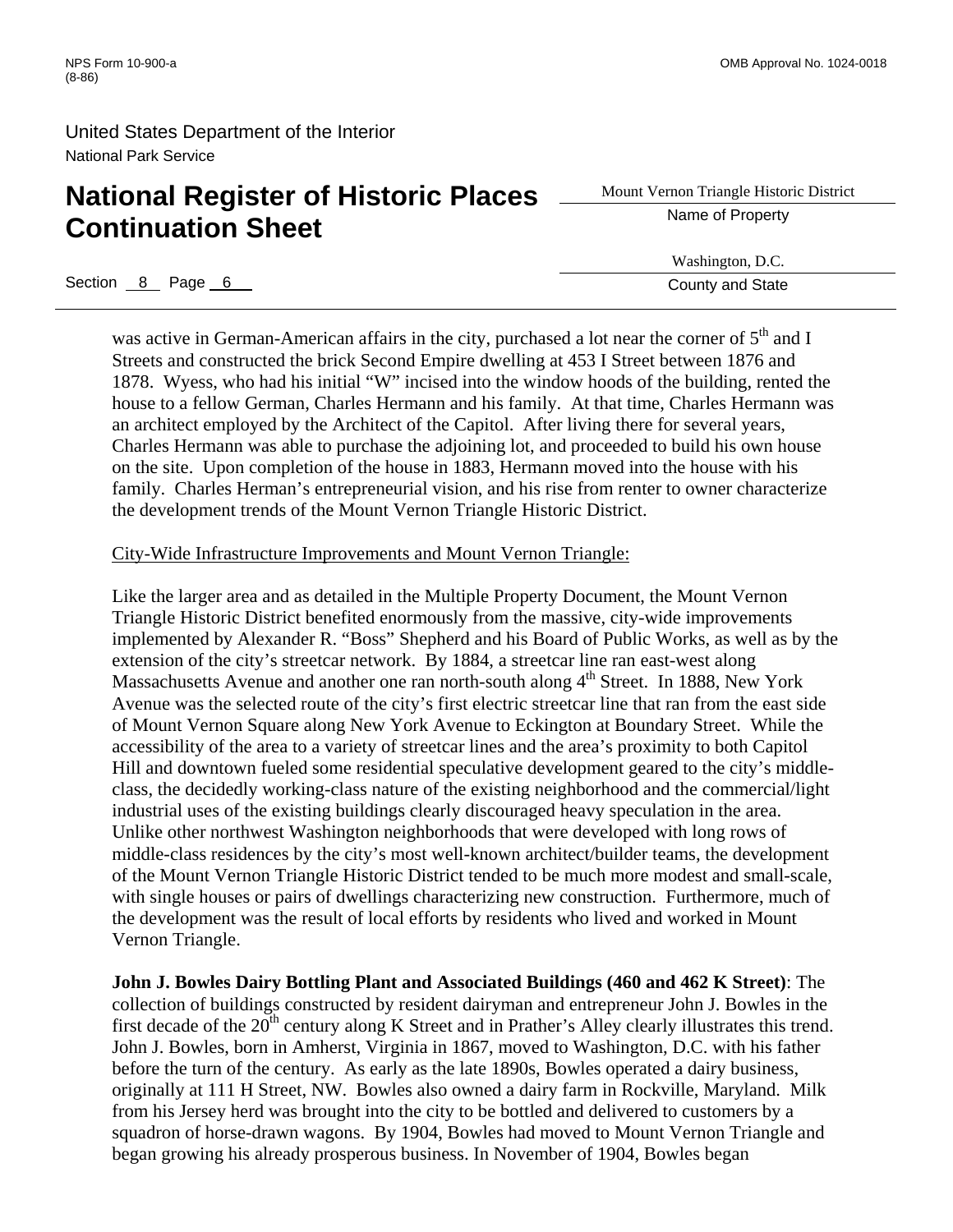# **National Register of Historic Places** <u>Superior Triangle Histor</u> **Continuation Sheet**

Mount Vernon Triangle Historic District

Washington, D.C.

Section 8 Page 7 County and State 8 Page 7 County and State 8 Page 7 County and State

construction of a two-story brick dairy bottling plant on Prather's Alley in Mount Vernon Triangle. Since the mid-1880s, Prather's Alley contained a combination of residential, commercial and light-industrial buildings, including a bakery, a tinner's shop, numerous private stable buildings, and a number of alley dwellings, occupied by poor African Americans.

"Bowles' Jersey Dairy" bottling plant was designed by architect Julius Germuiller and contained 5,000 square feet of space. At the time of the building's completion, Bowles had moved to the neighborhood, living in the now-demolished house at 458 K Street that stood next door to and in front of his alley enterprise. One month after applying for the permit for the bottling plant, Bowles applied to build the current building at 460 K Street immediately in front of the plant. Also designed by Germuiller, it is a three-story brick building that was designed as lodging for Bowles' dairy workers. In 1910, the building housed twelve male employees, all Virginians, including two laborers, five drivers, a route manager, a bookkeeper, and the dairy engineer. Although the dairy suffered substantial loss by fire in 1911, Bowles maintained his business, remodeling the dairy several times thereafter. During this time, Bowles became a leader in Washington dairy industry affairs. In both 1907 and 1917, sharp increases in feed and labor costs prompted the Maryland and Virginia Milk Producers' Association to press for an increase on wholesale milk prices. In 1907, Bowles was appointed by his peers to serve on a committee of six Washington milk dealers that had been established to negotiate with the Association.[4](#page-14-0)

Bowles' success in the dairy industry enabled him to continue to build in Mount Vernon Triangle. In 1906, he demolished an existing frame house at 462 K Street—home of fifteen members of three African American families—and replaced it with the present three-story, threeunit, brick apartment building on the site, completed in January 1907. Despite its location in front of the bottling plant, Bowles' investment property was a luxurious building in comparison to its working-class neighbors, and appears to have had rising middle-class residents in its early years. In 1910, the building was home to three families, including that of Benjamin Sanham, a druggist; that of William Millburn, a café owner; and that of the John Patterson.

John Bowles continued to operate his dairy until 1925, when the buildings were sold to become a "milk bottle exchange." Here, milk bottles, which were expensive to manufacture, were washed out for re-use. Publicity for periodic drivers to recover the 20,000 milk bottles in Washington used each day, urged consumers to return them to the exchange in an early form of recycling.<sup>[5](#page-14-1)</sup>

**468 and 470 K Street:** These buildings located next door to Bowles' residential and commercial enterprise were built by members of the local merchant community. The dwelling at 468 K Street was built by Joseph A. Baur who operated the stove store at 931  $5<sup>th</sup>$  Street, and 470

<span id="page-14-1"></span><span id="page-14-0"></span><sup>&</sup>lt;sup>4</sup> *The Washington Post*, September 15, 1907.<br><sup>5</sup> *The Washington Post*, November 11, 1926 and October 17, 1928.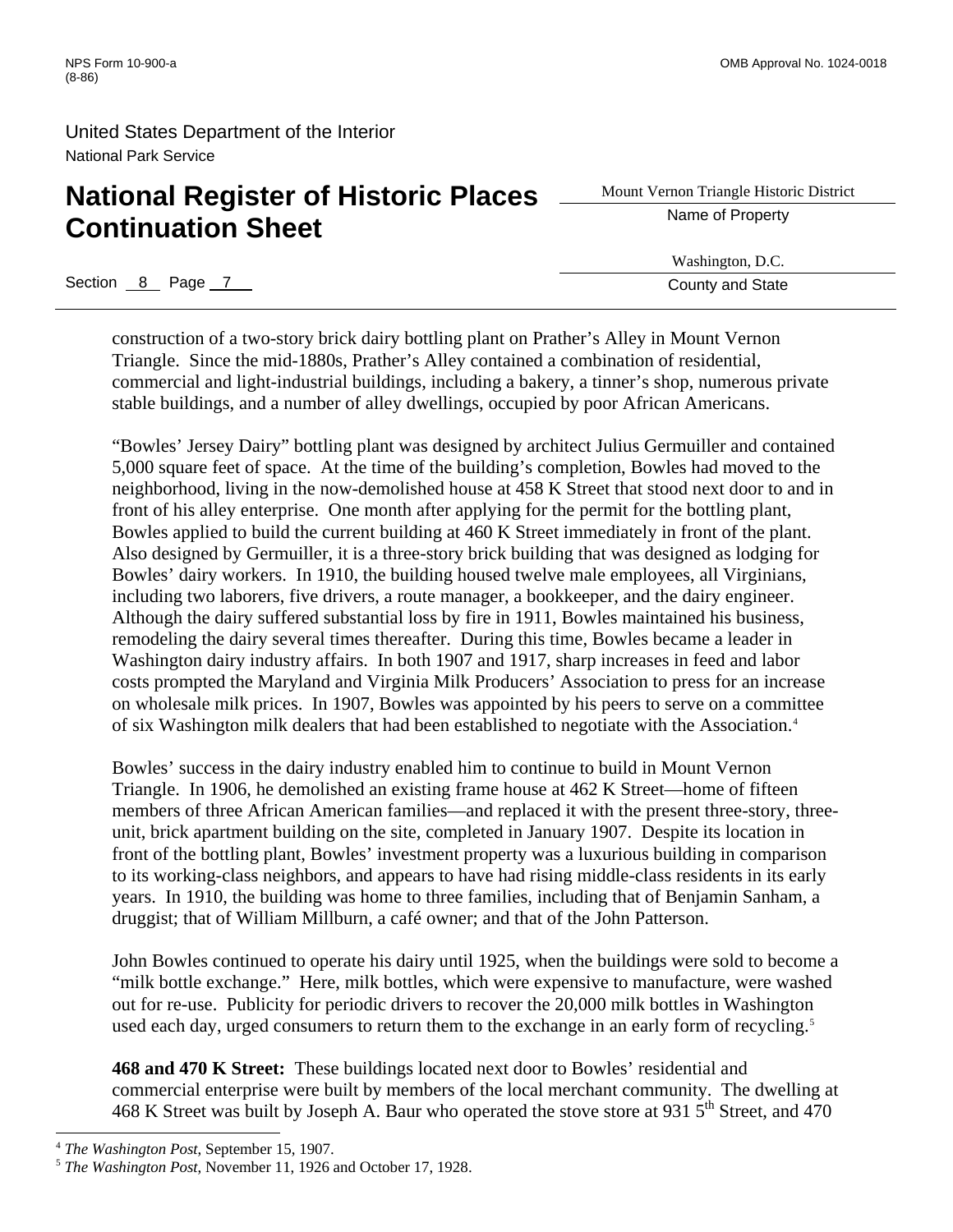# **National Register of Historic Places** <u>Advent Vernon Triangle Histor</u> **Continuation Sheet**

Mount Vernon Triangle Historic District

Washington, D.C.

Section 8 Page 8 County and State

 $\overline{a}$ 

K Street was built by William H. Schluter, a neighborhood saloon-keeper. Joseph Baur lived in his house with his extended family until the 1930s when they moved out and the single-family dwelling became an overcrowded boarding house.

**915 5th Street:** Despite a preponderance of home-grown development, some outside speculation also came to Mount Vernon Triangle. The tall and narrow 915  $\overline{5}^{\text{th}}$  Street was a speculative venture, constructed in 1892 by Charles Edmonston. Edmonston, identified as "the well known contractor and builder" by the *Washington Post*, had a 65-year construction career. Alone or in collaboration with his nephew, Edmonston erected numerous mansions on  $16<sup>th</sup>$  Street, NW including the John Hay and Henry Adams houses across from Lafayette Square, the Chandler and Anderson houses near  $16<sup>th</sup>$  and K Streets, and the Charles Sherman house at  $1401 \; 16<sup>th</sup>$  Street. Based upon his building resume, the small-scale apartment house in a working-class neighborhood was a sort of aberration for this builder; however, its occupation by members of the mercantile and trade community throughout the building's history is consistent with the neighborhood's socio-economic demographics.

**King's Row (457-459 Massachusetts Avenue):** Other outside speculation more consistent with the city-wide trend of building groups or rows of residences for the expanding middle-class, government workforce was focused on Massachusetts Avenue. One such early effort by an outside developer is seen in King's Row (or, House of Ruth) property—a group of three substantial, 3-1/2-story brick Queen Anne-style dwellings constructed in 1887 at 457 Massachusetts Avenue, 459 Massachusetts Avenue and 833 5<sup>th</sup> Street, N.W.<sup>[6](#page-15-0)</sup> The three buildings, constructed by speculative builder Charles W. King were strategically sited along the tonier Massachusetts Avenue, and immediately adjacent to Reservation 74--a small parklet located at the apex of Massachusetts Avenue,  $5<sup>th</sup>$  Street, and I Street, N.W. and were meant for single-family residency. Builder Charles W. King actually lived in the center of the three houses, notable for its corner tower, while either selling or renting out the other two. King lived at the house until at least 1895.

Although intended for single-family residency, it appears that all three of the houses became boarding houses by 1900, as recorded in the 1900 census. Interestingly, the house facing  $5<sup>th</sup>$ Street and closer to the mercantile activity of the market was occupied throughout the 1900s and 1920s by a preponderance of first-generation Americans—mostly German and Irish—while the larger boarding house at 459 Massachusetts Avenue attracted more skilled and white-collar workers. In 1910, the house was home to a Government Printing Office proofreader, a printer, an insurance agent, government clerks, and an engineer living at the house, and in 1920, there was a GPO printer, a music professor, a railroad clerk, a lawyer and a pianist. Clearly the

<span id="page-15-0"></span> $6$  459 Massachusetts Avenue and 833 5<sup>th</sup> Street were consolidated into a single residence after 1930 and today hold the single address of 459 Massachusetts Avenue.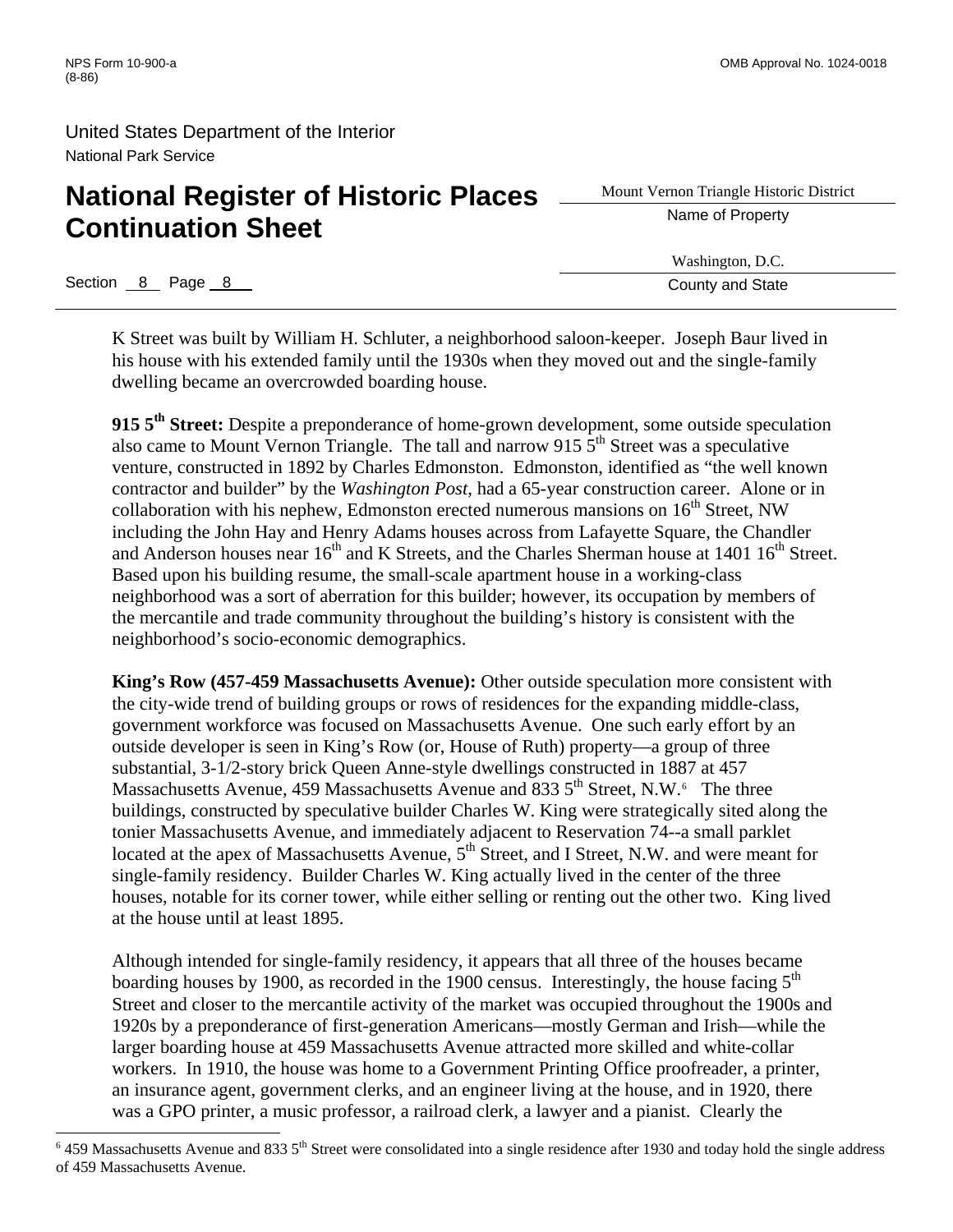# **National Register of Historic Places** <u>Adount Vernon Triangle Histor</u><br> **Constituted Places Continuation Sheet**

Mount Vernon Triangle Historic District

Section 8 Page 9 County and State **County and State** 

Washington, D.C.

Massachusetts Avenue address and the directional emphasis of the building towards Massachusetts Avenue and away from the market area appealed to a slightly more affluent and educated resident.

#### The Commercial and Industrialization of Mount Vernon Triangle

**Prather Alley:** During the second and third decades of the 20<sup>th</sup> century, Mount Vernon Triangle began to see an increase in commercial development. Several new businesses joined existing ones on Prather Alley (such as Bowles' Dairy Bottling plant), just as others—namely, The Charles Schneider Bakery—expanded beyond the confines of the alley to the public streets.[7](#page-16-0) In 1912, William Beuchert contributed to the neighborhood's commercial growth by building a new blacksmith shop on Prather Alley, along with an associated warehouse building. William Beuchert, born in Germany and naturalized in 1885, was related to the Beuchert family who founded Beuchert's Tavern at 8<sup>th</sup> and H Streets, NE before the Civil War. Like many members of his family, William, originally a baker, was an entrepreneur who became a notable member of the city's retail community. In 1906, William Beuchert owned a stable in Prather's Alley and by 1909, Beuchert was buying and selling lots on the alley.<sup>8</sup> By 1910, he had settled his family of eleven children in a now-demolished house at 430 K Street. In 1912, Beuchert filed an application to build a two-story brick blacksmith shop at the rear of 443 I Street, on the site of an existing farrier. According to the permit, architect B.F. Snelling designed a new building for the site. This building, constructed with a 20-foot frontage on Prather's Alley, stretched 60-feet along the blind alley leading back to the principal alley. Painted signs on the building advertised carriage and wagon repair work. George Ridgeway, the first tenant of the blacksmith shop, had operated blacksmith and wagon repair businesses in the District since the 18[9](#page-16-2)0s.<sup>9</sup>

Within a month of completion of the blacksmith shop, the *Washington Post* opined that "the time is not far off when the horse-drawn vehicle will be as great a curiosity as the cross-town streetcar of New York" and hailed the truck as the "surer, cheaper, better means of conducting business."[10](#page-16-3) Beuchert's investment was not hopelessly out-of-date however, as a 1913 permit reveals that he had applied for a hand-powered carriage lift built by the Otis Elevator Company.[11](#page-16-4) In 1915, Beuchert continued to expand his business, building the two-story brick warehouse to abut the blacksmith shop. The warehouse follows a similar utilitarian form as the blacksmith

l

<span id="page-16-0"></span> $7$  Between 1904 and 1927, the Charles Schneider Bakery expanded to encompass the entire southeastern quadrant of Square 516, eliminating a large number of dwellings that ranged along both along 4<sup>th</sup> Street and I Street. <sup>8</sup> *The Washington Post*, July 13, 1909.

<span id="page-16-1"></span>

<span id="page-16-2"></span><sup>&</sup>lt;sup>9</sup> Washington, D.C. City Directories.

<span id="page-16-4"></span><span id="page-16-3"></span><sup>&</sup>lt;sup>10</sup> *The Washington Post*, December 22, 1912.<br><sup>11</sup> Washington, D.C. Permit to Build 2368 (November 25, 1913).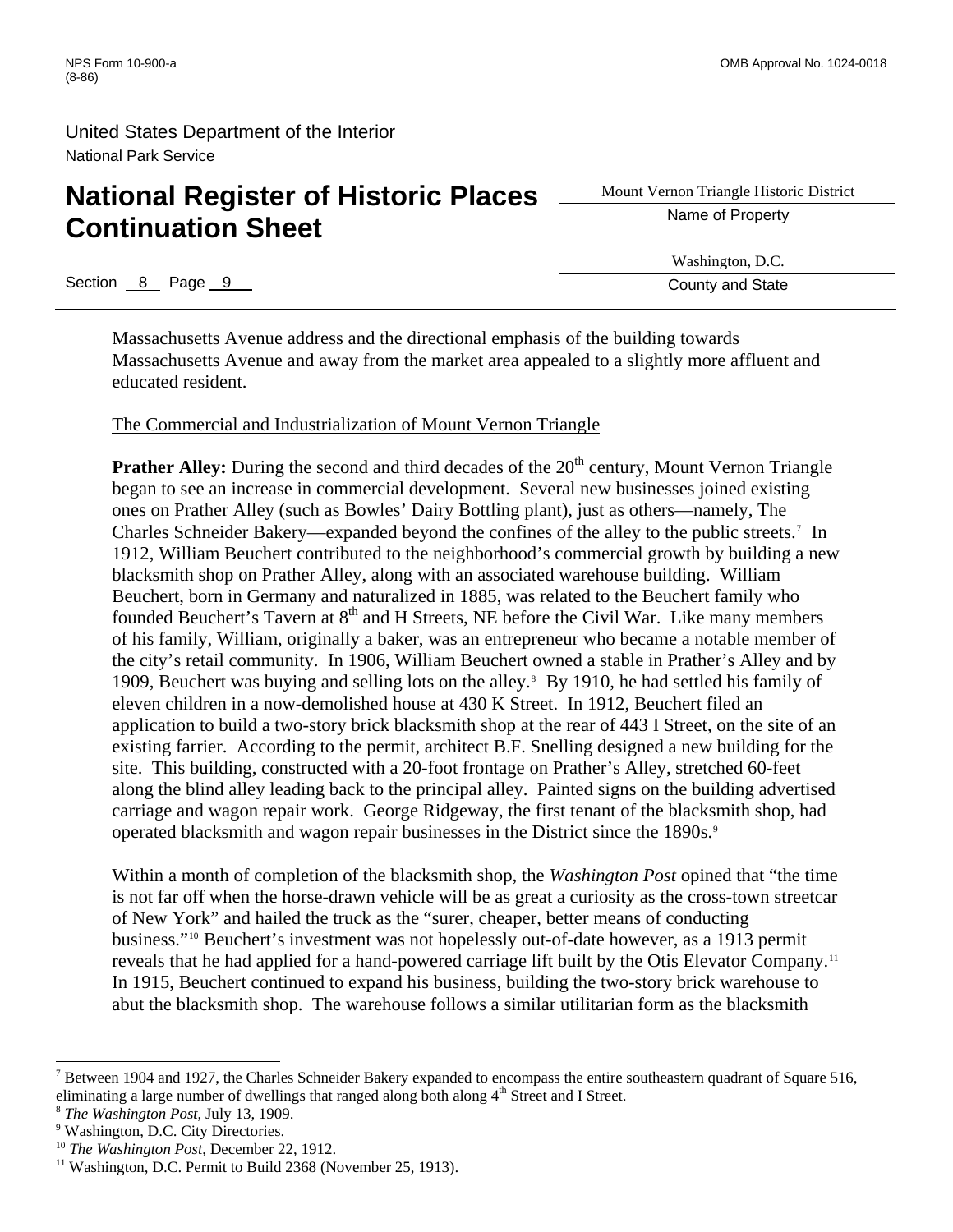# **National Register of Historic Places** <u>Superior Triangle Histor</u><br> **A** Name of Property **Continuation Sheet**

Section 8 Page 10 County and State Research County and State

Mount Vernon Triangle Historic District

Washington, D.C.

shop, but enjoys twice the alley frontage of the blacksmith shop--the warehouse has an almost 40-foot width fronting Prather's Alley.[12](#page-17-0)

William Beuchert continued to expand his local operations. In 1917, he traded land with J.J Bowles, the dairy bottling man, in an effort to assemble a larger parcel adjacent to his existing business.[13](#page-17-1) In 1918, Beuchert clearly saw the future of the automobile that *The Post* had presaged six years earlier, and in an attempt to capitalize on it, had erected an automotive repair garage to face I Street. The building replaced a house at 451 I Street and was built adjacent to and in front of Beuchert's alley-facing blacksmith shop and warehouse. The new Central Auto Works, a two-story brick building with a repair bay on the first floor, opened on April 1, 1919.

**Central Auto Works (443-451 I Street)**: Central Auto Works was a full-service shop that performed mechanical repairs as well as paint and bodywork and even constructed custom bodies. Throughout the early 1920s, William Beuchert added equipment and left a trail of permits for such items as a freight elevator, motors, and woodworking equipment. The latter was required because most automobile bodies of the day had wooden framing with sheet metal panels stretched across it. Like many a nineteenth-century tradesman, Beuchert continued to live close to his place of business. In 1929, his daughter Ruth, Central Auto Works' bookkeeper, narrowly escaped being robbed by an ex-policeman when she walked across the alley from the family home with a payroll. $^{14}$  $^{14}$  $^{14}$ 

The Central Auto Works building is one of the first manifestations of change brought to Mount Vernon Triangle by the automobile. As noted in the Multiple Property document, suburbs began to emerge to the north and east of the city, turning the historically residential New York Avenue into a busy automobile commuter route. Entrepreneurs like William Beuchert responded to the growth of the new mode of transportation by building automobile-related resources, including garages and gas stations along the broad New York Avenue commuter route, as well as along the smaller side streets. Many of these new businesses replaced residential buildings. Then, as lessdesirable businesses moved in, the remaining residents moved out, leaving room for more industrial development. Although Central Auto Works is the only automobile-related business within the historic district, several other automobile-related businesses survive in the larger Mount Vernon Triangle, such as the former Lord Baltimore Gas Station at  $6<sup>th</sup>$  and K Streets, NW and the Hartig Motor Company building at 627 K Street, NW.

<span id="page-17-0"></span> $12$  In 1918, another building fronting the alley was built to abut this warehouse. Although no D.C. Permit to Build could be located for this building, it is likely that Beuchert built it as an addition to his warehouse.

<span id="page-17-1"></span><sup>&</sup>lt;sup>13</sup> *The Washington Post*, May 10, 1917.<br><sup>14</sup> *The Washington Post*, November 17, 1929

<span id="page-17-2"></span>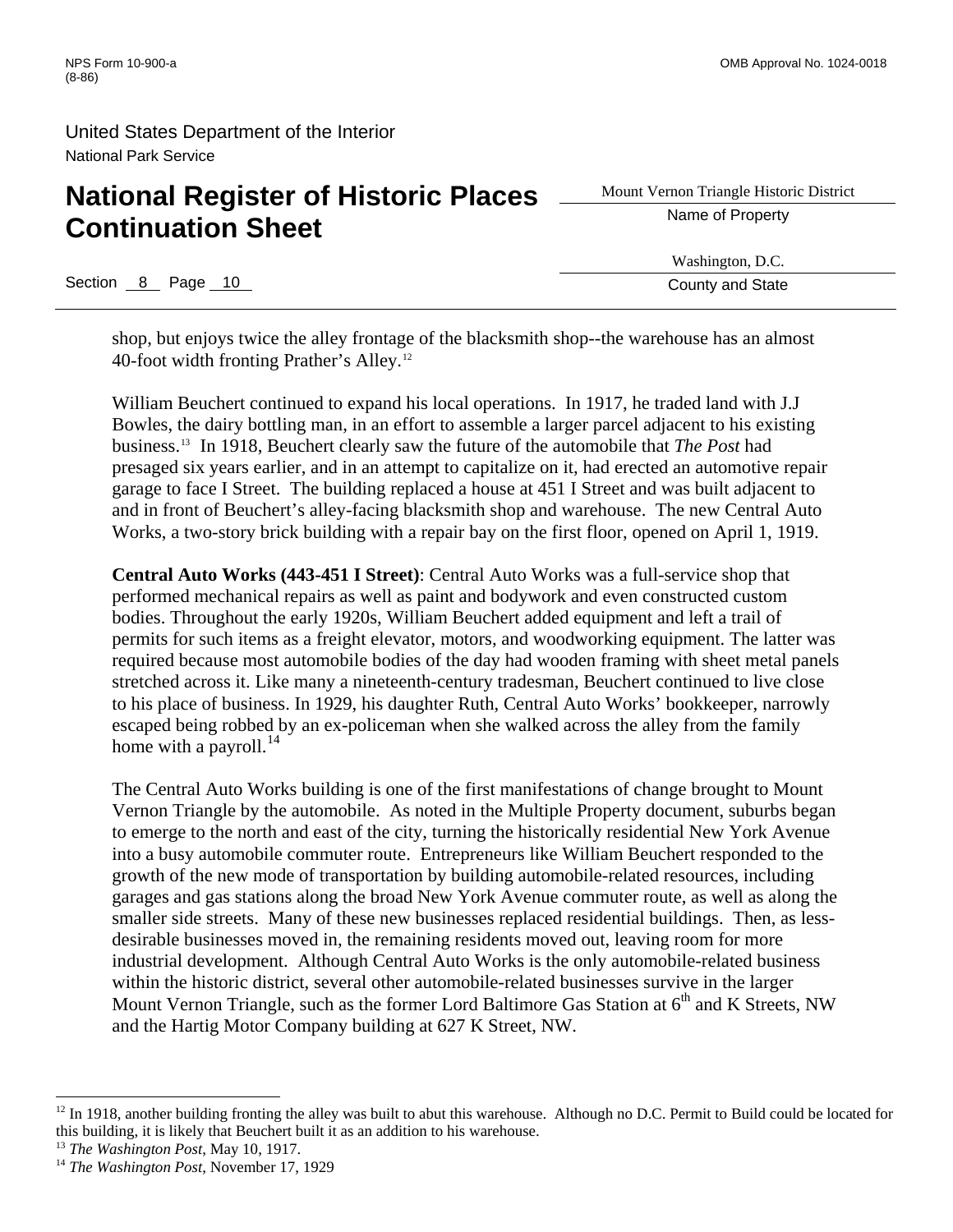# **National Register of Historic Places** <u>Superior Triangle Histor</u><br> **A** Name of Property **Continuation Sheet**

Mount Vernon Triangle Historic District

Washington, D.C.

Section 8 Page 11 County and State

In 1928, with the influence of the automobile fully entrenched in the neighborhood, Beuchert undertook another major expansion to his auto repair facility. In October of that year, Beuchert was granted a permit to "take down, piece-by-piece" existing frame buildings at 443-445 I Street,<sup>[15](#page-18-0)</sup> and in August 1929, he began construction of a major addition to the 1919 Central Auto Works facility.<sup>[16](#page-18-1)</sup> This new building, completed by mid-1930 and which utilized an estimated 20,000 bricks, was designed by Peter Remsen, an engineer with the Fred Drew Construction Company. This new brick and concrete building filled the remainder of the lot to the line of Prather Alley. The façade of the 1919 building and this building were unified to appear contemporaneous. The 1912 blacksmith shop, the 1918 warehouse and adjoining building were all incorporated into the large Central Auto Works. The various lots were consolidated and today the series of buildings are treated as one, bearing the single address of 453-455 I Street.

William Beuchert died in September 1931 at age 67.<sup>[17](#page-18-2)</sup> His widow Lena served as president until her death at age 77 in 1939.<sup>[18](#page-18-3)</sup> In the World War II-era, Central Auto Works was succeeded by a BF Goodrich Tire outlet store, which continued at that location into the 1960s. Today, the building remains in commercial use, divided between automotive repair establishments and a gold leaf studio.

#### Second Wave of Commercial Development Comes to Mount Vernon Triangle

The neighborhood around the Northern Liberties Market at Fifth and K Streets had long been home to food purveyors. So, when the demolition of the Center Market in 1931 displaced many meat and poultry dealers downtown and raised demand for suitable commercial space for these firms, many of them naturally moved north to be near the still-extant Northern Liberties Market. Four commercial buildings from this post-1931 period were constructed in the historic district, including 917-919, 923, and 925-929  $5<sup>th</sup>$  Street and the more architecturally notable Wittlin-Deckelbaum building at 500-506 K Street.

The one-story brick commercial buildings at 917-919 and 923 Fifth Street NW flanking the 1878 Conrad Kiefer House at 921 5<sup>th</sup> Street were built as investment properties for J. Edward Fowler (1873-1948). Fowler, a second-generation Washington real estate dealer, allied himself with local architect Thomas M. Medford (1870-1942) to design the two buildings in 1936.

In 1935, at the age of 65 and after a federal government career as an engineer and architect, Thomas Medford began his most prolific period of design. Although probably best known for

<span id="page-18-0"></span><sup>&</sup>lt;sup>15</sup> Washington DC Building (Raze) Permit 117956, October 9, 1928<br><sup>16</sup> Washington DC Building Permit 127123 and associated documentation, August 31, 1929

<span id="page-18-2"></span><span id="page-18-1"></span><sup>&</sup>lt;sup>17</sup> *The Washington Post*, September 3, 1931<br><sup>18</sup> *The Washington Post*, August 22, 1939

<span id="page-18-3"></span>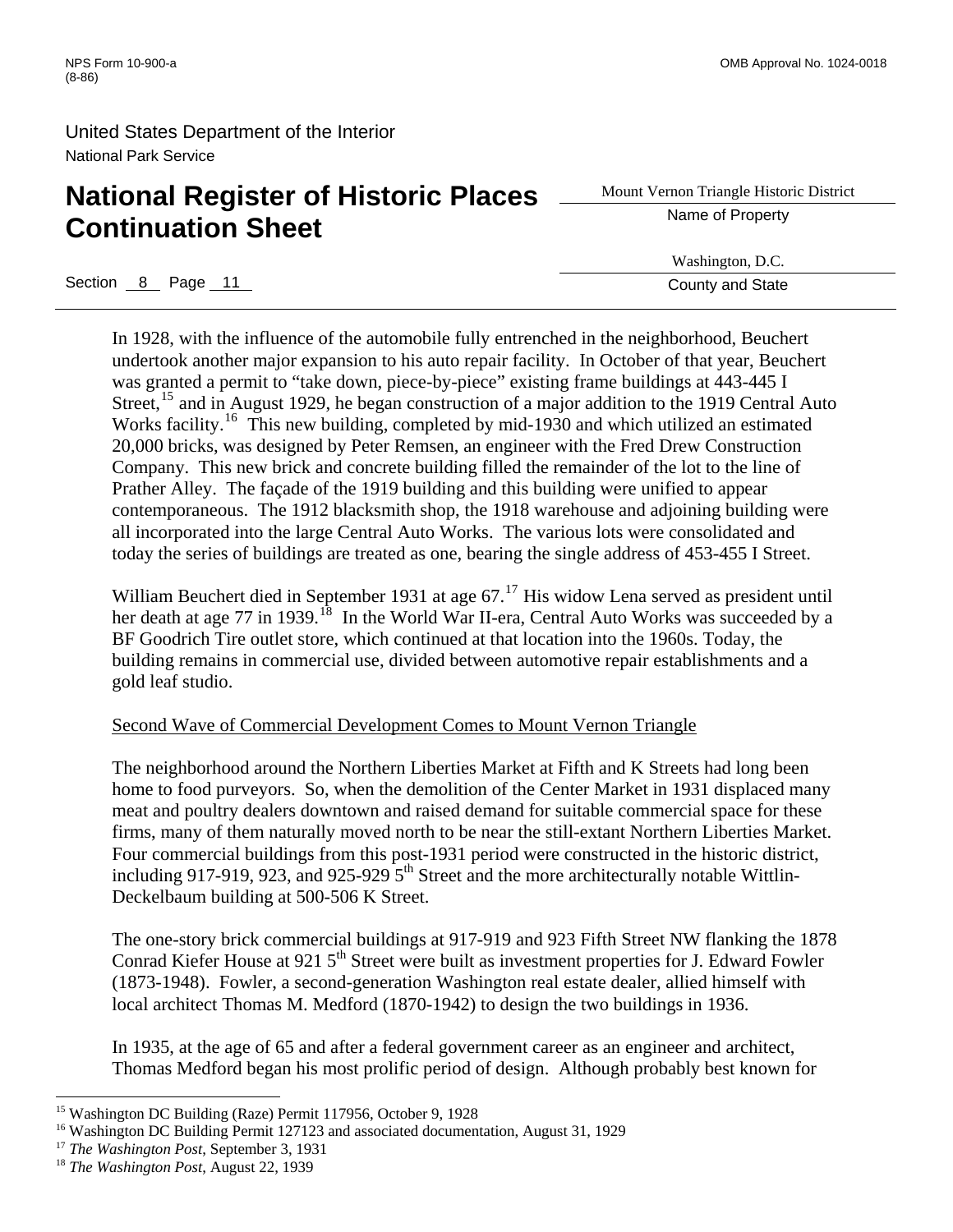# **National Register of Historic Places** <u>Advent Vernon Triangle Histor</u> **Continuation Sheet**

Section 8 Page 12 County and State

Mount Vernon Triangle Historic District

Washington, D.C.

his design of the Plaza Hotel on North Capitol Street, Medford designed dozens of smaller dwellings and apartment houses in neighborhoods as far-flung as the 2700 block of Sixth Street NE and the 2300 block of  $40<sup>th</sup>$  Street, NW. He is credited with just a few stores, including those on  $5<sup>th</sup>$  Street.

**917-919 5th Street**: 917-919 Fifth Street, the larger of the two commercial buildings, was built in 1936 on the site of a pair of two-story frame dwellings owned by the Fowler family. The new commercial building opened as the poultry market of James A. Beasley, Jr., a business which remained for 25 years. The building was later the scene of several early animal rights protests against its tenant—the Arrow Live Poultry Company. The June 1980 picketing of the store by representatives of several groups, including the newly-formed People for the Ethical Treatment of Animals (PETA), was the first local "animal rights" protest reported in *The Washington*  Post.<sup>[19](#page-19-0)</sup> Arrow Live Poultry was succeeded by a florist in the mid-1980s.

**923 5th Street:** The narrow building at 923 5<sup>th</sup> Street, also constructed in 1936, was originally occupied by tenant Horace Lloyd, a fish dealer. However, by 1938, it had become the clothes cleaning establishment of Daniel Baldomino. By 1951, Baldomino's shop had given way to the National Egg Company, a wholesale distributor that remained at the location into the 1960s.

925-929 5<sup>th</sup> Street: The building at 925-929 5<sup>th</sup> Street, constructed in 1946, was designed by Silver Spring architect W. Ellis Groben and built by the J. Zawatsky Company for the Union Distributing Company, which was then occupying a storefront in the Wittlin-Deckelbaum building across the street. The new building was designed as a meat market and distribution center with its own refrigeration plant. Perhaps to celebrate the opening of its own building, the Union Provision soon changed its name to the Director Company, after the surname of its owners. Directors Distributing was one of Washington's leading purveyor's of kosher meat, and occupied the building for many years.

**Wittlin-Deckelbaum Building**: In 1930, with the impending demolition of Center Market, the Northern Liberties Market Association made every effort to attract Center Market vendors. In November of 1930, 100 Center Market dealers had already leased space at Northern Liberties Market at 5<sup>th</sup> and K Streets, and according to the president of the association, the facility had enough remaining space to accommodate others[.20](#page-19-1) In May 1931, following the December 31, 1930 demolition of Center Market, the *Washington Post* contained a display ad announcing "the new locations of the Louisiana Avenue Market [Center Market] Merchants." These advertisers' new stores were scattered across the city—some at the O Street and Arcade Markets, others on Water Street SW or at the new Washington Terminal Market in northeast. As noted above, some had moved to the Northern Liberties Market, which soon

<span id="page-19-1"></span><span id="page-19-0"></span><sup>19</sup> *The Washington Post*, June 26, 1980. 20 *Washington Post*, October 20, 1956, p. B2.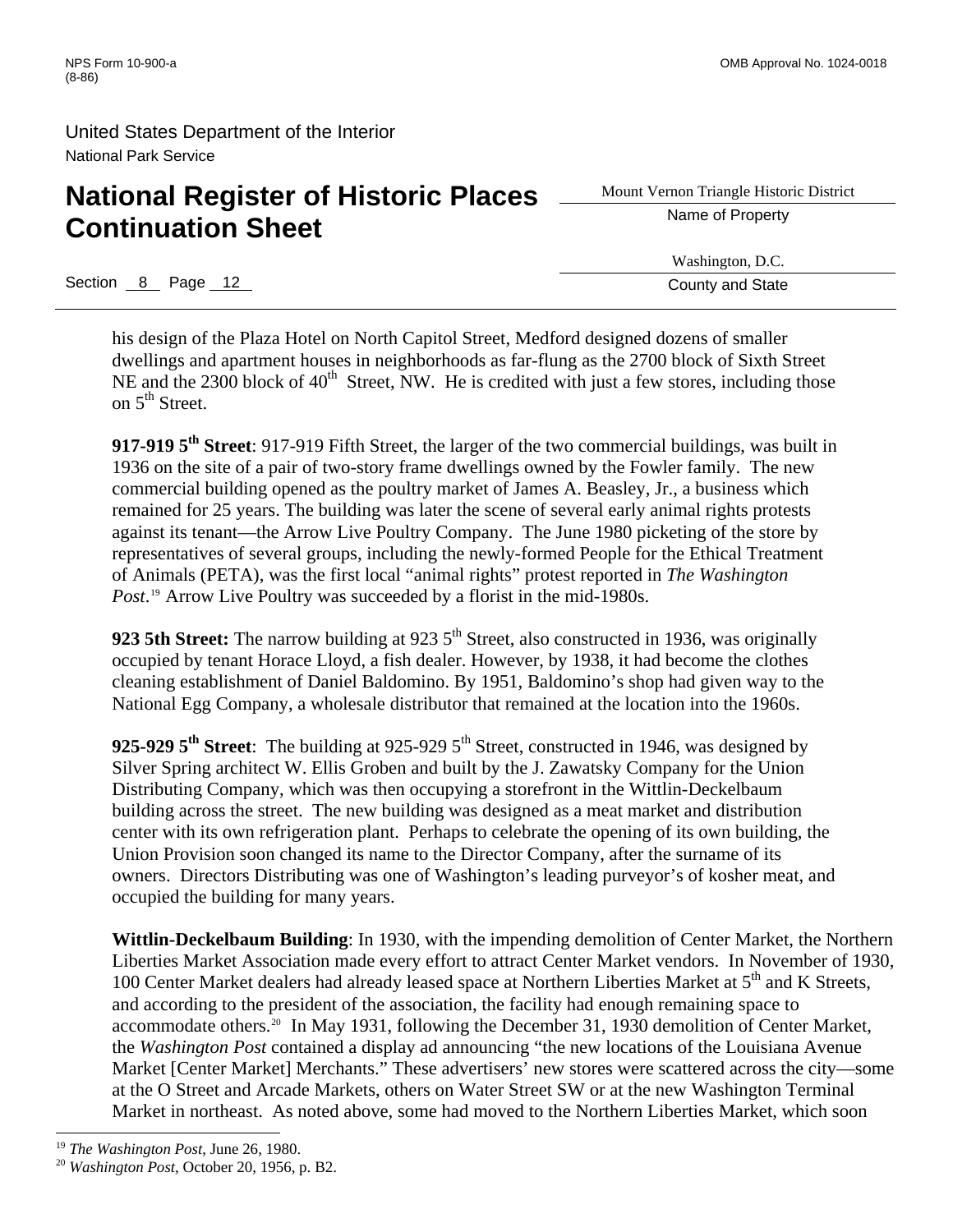# **National Register of Historic Places** <u>Subsettive Name of Property</u> **Continuation Sheet**

Mount Vernon Triangle Historic District

Washington, D.C.

Section 8 Page 13 County and State Section 8 Page 13 County and State

renamed itself the "New Center Market," while others relocated in proximity to existing markets, such as Louis' Meat and Fish Market which moved to  $5<sup>th</sup>$  and I Streets, NW and the Harry Harris Meat Market which relocated to 931  $5<sup>th</sup>$  Street, NW.

While Wittlin's Meat Market continued to give "courteous service" at 606 Pennsylvania Avenue, NW, within a block of the old Center Market, Morris Wittlin and Samuel Deckelbaum owners of the Washington Supply Market and business partners, understood the investment opportunity in creating a new business in proximity to a market center. (Both Morris Wittlin and Samuel Deckelbaum were born in Russia and immigrated to the United States in 1903-1904. Wittlin, born in 1880, had become active in the Washington wholesale-retail meat business in 1909.<sup>[21](#page-20-0)</sup> Deckelbaum, who was about ten years younger than Wittlin, had settled in Baltimore as a 15-year-old immigrant. He moved to Washington in 1918 to become secretary-treasurer of the Washington Supply Market.[22](#page-20-1) Deckelbaum's family was active in several other Washington retail businesses, including a delicatessen and a liquor store.) So, in the summer of 1931 the firm planned construction of a new brick-clad concrete and limestone building containing five storefronts and an office loft catty-corner to the old Northern Liberties Market building. The building, which was estimated to cost \$50,000—an enormous sum, especially during the Depression—was designed by architect A.J.S. Atkinson<sup>[23](#page-20-2)</sup> and constructed under the direction of consulting engineer Morris Gumenick.

*The Washington Post* would not use the words "super market" to describe a Washington, DC store until 1933, when the Atlantic and Pacific Tea Company opened a store at 710-712 Eleventh Street NW. However, the concept of "a self-service retail market that sells foods, convenience goods, and household merchandise arranged in open mass display" was becoming known in 1931, after the establishment of such chains as the Piggly-Wiggly Stores in the south and the King Cullen Market in New York City.

There were many reasons why the supermarkets displaced the corner groceries and municipal markets that went before them, not the least of which were the economies of such large-scale verticallyintegrated businesses that controlled their own centralized distribution services. But an early marketing advantage of the supermarket was its emphasis upon being "scientific" and "hygienic". Supermarkets were brightly lit, especially in comparison to the dim and often dingy corner grocery, airy and spacious, and made such modern marvels as cellophane-wrapped produce lying on beds of clean fresh ice part of the shopping experience. Atkinson's building partook of this supermarket aesthetic with its clean lines,

<span id="page-20-2"></span><span id="page-20-1"></span>

<span id="page-20-0"></span><sup>&</sup>lt;sup>21</sup> Washington Post, December 28, 1934, p.7<br><sup>22</sup> Washington Post, May 8, 1931. p.9<br><sup>23</sup> Atkinson had begun his architectural career in Washington shortly before World War I, designing a handful of stores and dwellings. However, his marriage in 1925 to the daughter of the Municipal Architect appears to have benefited his career as the quality of his design commissions, including this high-profile new store, were enhanced.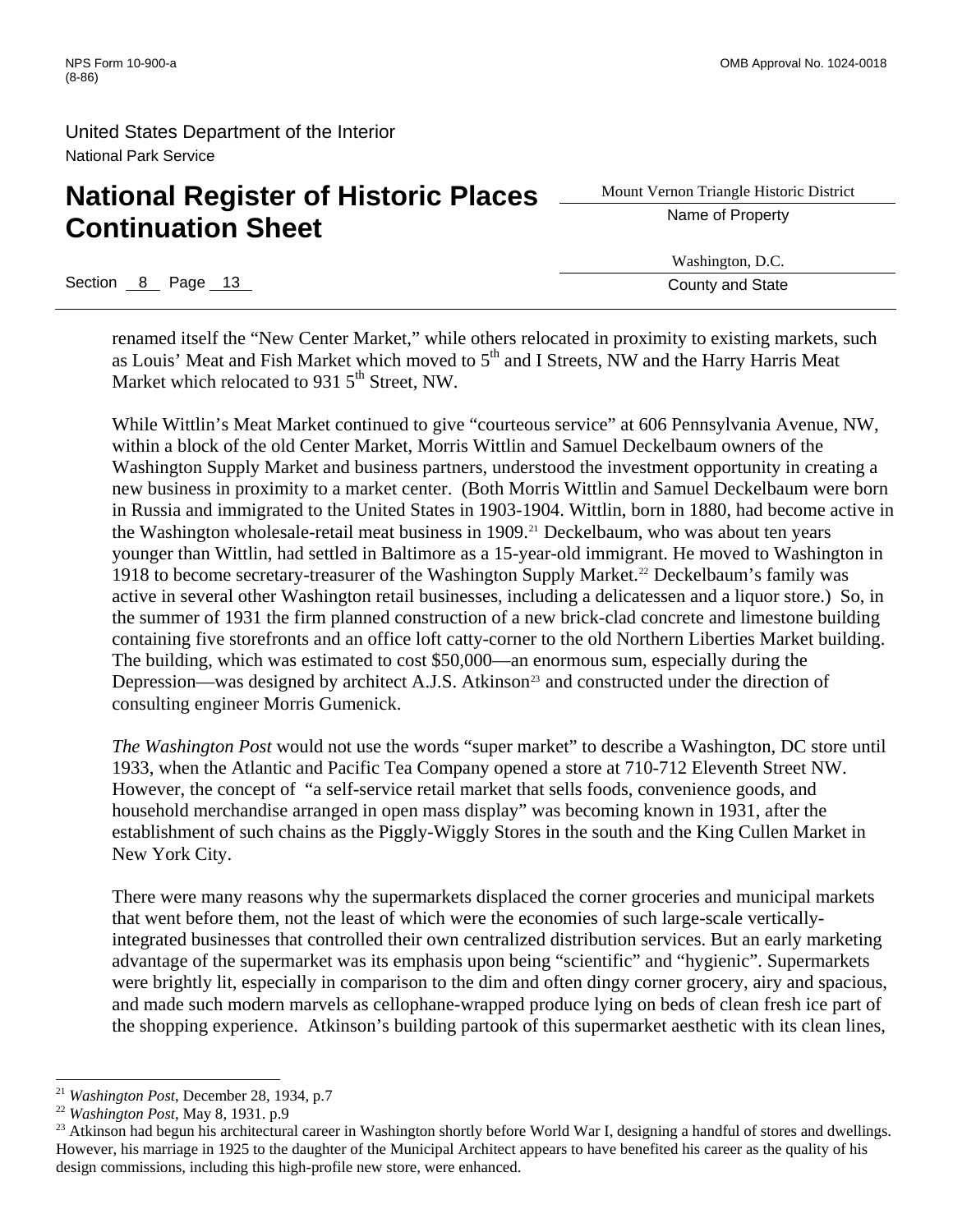# **National Register of Historic Places** <u>Subsettive Name of Property</u> **Continuation Sheet**

Section 8 Page 14 County and State Research County and State

Mount Vernon Triangle Historic District

Washington, D.C.

bright colors, and large windows. Wittlin and Deckelbaum apparently believed that this modern look coupled with the latest technology would appeal to wholesale clients as well as retail customers.

On April 29, 1932, most of page 9 of *The Washington Post* was occupied by a display ad proclaiming the opening of "A Modern Food Center" at the southwest corner of Fifth and K Streets NW. Below a photograph of the new building and the announcement of a \$25.00 prize for the best building name, the ad listed the special bargains offered by both the Wittlin Beef and Provision Company and the Washington Supply Market. The lower section of the ad offered boxed congratulatory messages from firms who had participated in the building's construction, including Frank Heinze and Son of Florida Avenue, who had installed the refrigerator boxes and cork insulation, and the Washington Refrigeration Company of 918 New York Avenue, which had provided the central electric refrigeration plant.

The ad concluded a testimonial from builder-engineer Morris Gumenick, who extolled the buildings "ultra-modern" features, which included central electric refrigeration, a glass-enclosed, temperature controlled meat cutting sector, and the "total elimination of vermin". Even traditional features such as the farmer's market shed were given a modernistic twist by being hailed as "sanitary". Gumenick further evoked the supermarket aesthetic by remarking "we have seen to it that there shall be plenty of light and fresh air. This is a primary consideration wherever food is handled." He somewhat immodestly concluded "I have created a job well-done. The plant is made so as to be scientifically perfect."[24](#page-21-0)

No one was ever announced to have won the \$25.00 prize and Wittlin and Deckelbaum's building never had an official name. However, as 1933, the worst year of the depression, turned to 1934, the building was near full occupancy. Although Albert M. Briggs died on April 5, 1934<sup>[25](#page-21-1)</sup>, his firm continued to do business at 506 K Street under new management. Then on May 5, 1934, Samuel Deckelbaum died at age 45 after a long illness, leaving a widow and three young children.[26](#page-21-2) His widow Mary continued to operate the Washington Supply Market for years, and in time invested in other real estate projects around the city[.27](#page-21-3)

By 1936, the building was fully occupied, with the office space on the second story rented out to a number of labor unions and a restaurant. Despite a seemingly successful business, by 1938, Louis Wittlin's firm had become bankrupt.<sup>[28](#page-21-4)</sup> The building then entered receivership and was not sold until 1948. Wittlin then operated an interior design business from his home until his death at age 76 in 1956.

<span id="page-21-1"></span><span id="page-21-0"></span><sup>&</sup>lt;sup>24</sup> The Washington Post, April 29, 1932, p. 9.<br><sup>25</sup> The Washington Post, February 11, 1934, p.6.<br><sup>26</sup> The Washington Post, December 28, 1934.<br><sup>27</sup> The Washington Post, April 17, 1934, R.<br><sup>28</sup> The Washington Post, April 1

<span id="page-21-2"></span>

<span id="page-21-3"></span>

<span id="page-21-4"></span>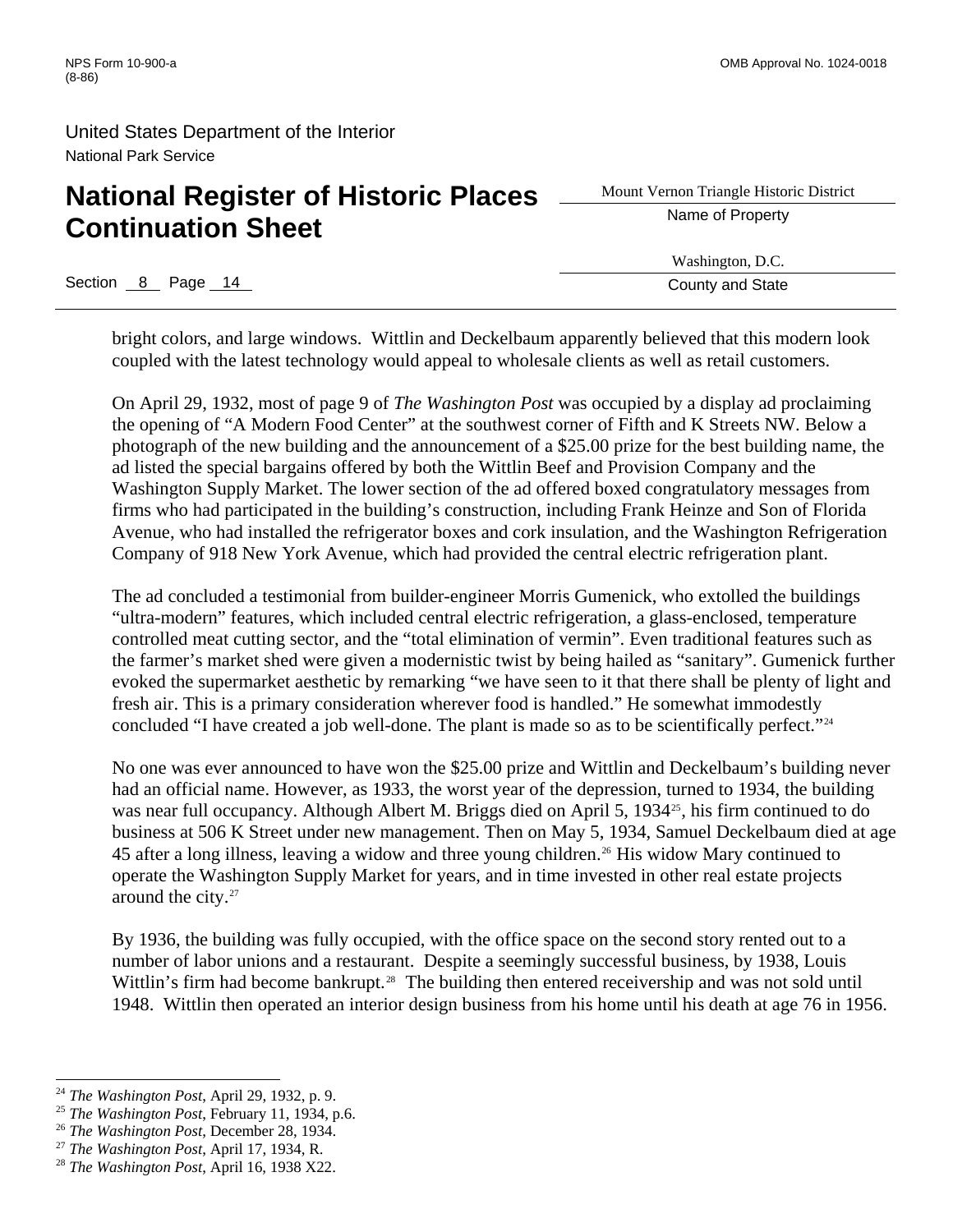# **National Register of Historic Places** <u>Superior Triangle Histor</u><br> **A** Name of Property **Continuation Sheet**

Mount Vernon Triangle Historic District

Section 8 Page 15 County and State

Washington, D.C.

With population shifts, the rise of supermarket chains after World War II and the disastrous New Center Market fire of 1946, the importance of the Fifth and K Street food markets and economic health of the neighborhood declined. Although the Wittlin-Deckelbaum Building was generally fully-occupied, the types of businesses it housed changed.

After World War II, the Washington Supply Market had gradually transitioned from selling groceries to liquor under the proprietorship of other members of the Deckelbaum family. By 1948, the Atomic Bug Company extermination firm had begun a long-term tenancy at 926 Fifth Street. As late as 1960, the building was still home to two meat distribution firms, one of which, the Albert Briggs Company was still occupying 506 K Street in the 1980s.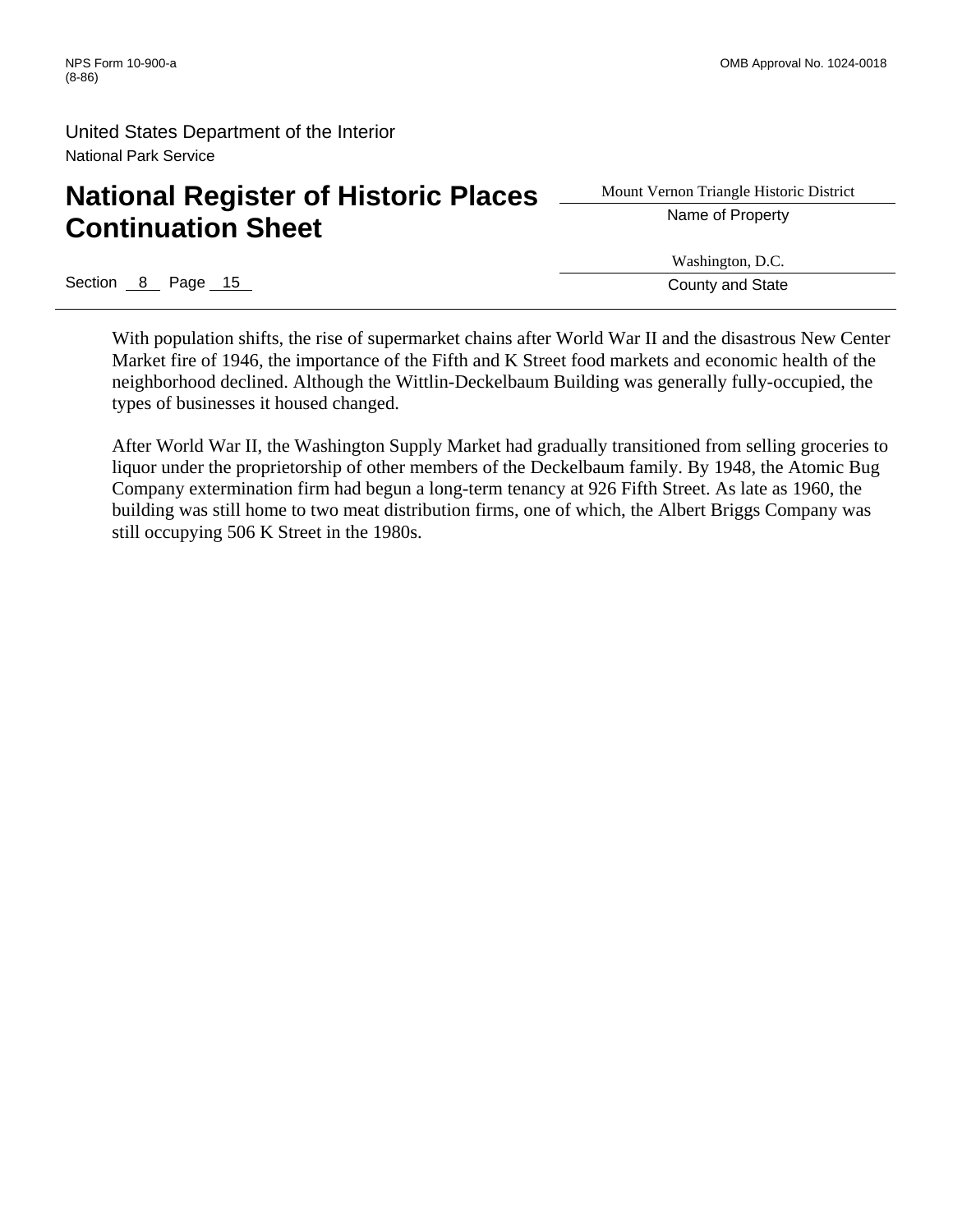# **National Register of Historic Places** <u>Superior Triangle Histor</u> **Continuation Sheet**

Mount Vernon Triangle Historic District

Section 9 Page 1 County and State County and State County and State

Washington, D.C.

#### **Major Bibliographical References:**

American Architectural Foundation, "Eastend Historic Resources Survey: Historic Context Statement," D.C. Historic Preservation Office, 1993.

Baist Real Estate Maps of the City of Washington, 1903-1935.

Boschke, Albert A. "Topographical Map of the District of Columbia," 1857, 1859, 1861.

D.C. Building Permits, Record Group 451, National Archives and Records Administration (NARA RG451)

EHT Traceries, "Mount Vernon Square Historic District brochure," D.C. Historic Preservation Office, 2004.

"Exhibit of the Whole Number of Houses on Each Square in the City of Washington to the Present Time," *Report of the Commissioners of the District of Columbia*, 1875.

Goode, James M. Capital Losses: A *Cultural History of Washington's Destroyed Buildings.* Second Edition, Washington, D.C.,: Smithsonian Books, 2003

Historic American Buildings Survey, "Mount Vernon Square (Reservation Number 8), DC-682, n.d.

Hoagland, Alison K. "The Washington Public Library on Mount Vernon Square," *Washington History*, No. 2, (Fall/Winter 1990-91), 74-89.

Hopkins, G. M. "Map of the District of Columbia from Official Records and Actual Surveys," 1887.

Faehtz and Pratt , "Real Estate Directory of the City of Washington, D.C.," 1873-74.

Kowalchik, Angela, National Register of Historic Places Registration form, House of Ruth, (draft), 1992.

Sachse, Adolph. "The National Capital, Washington, D.C., sketched from nature," 1883-84.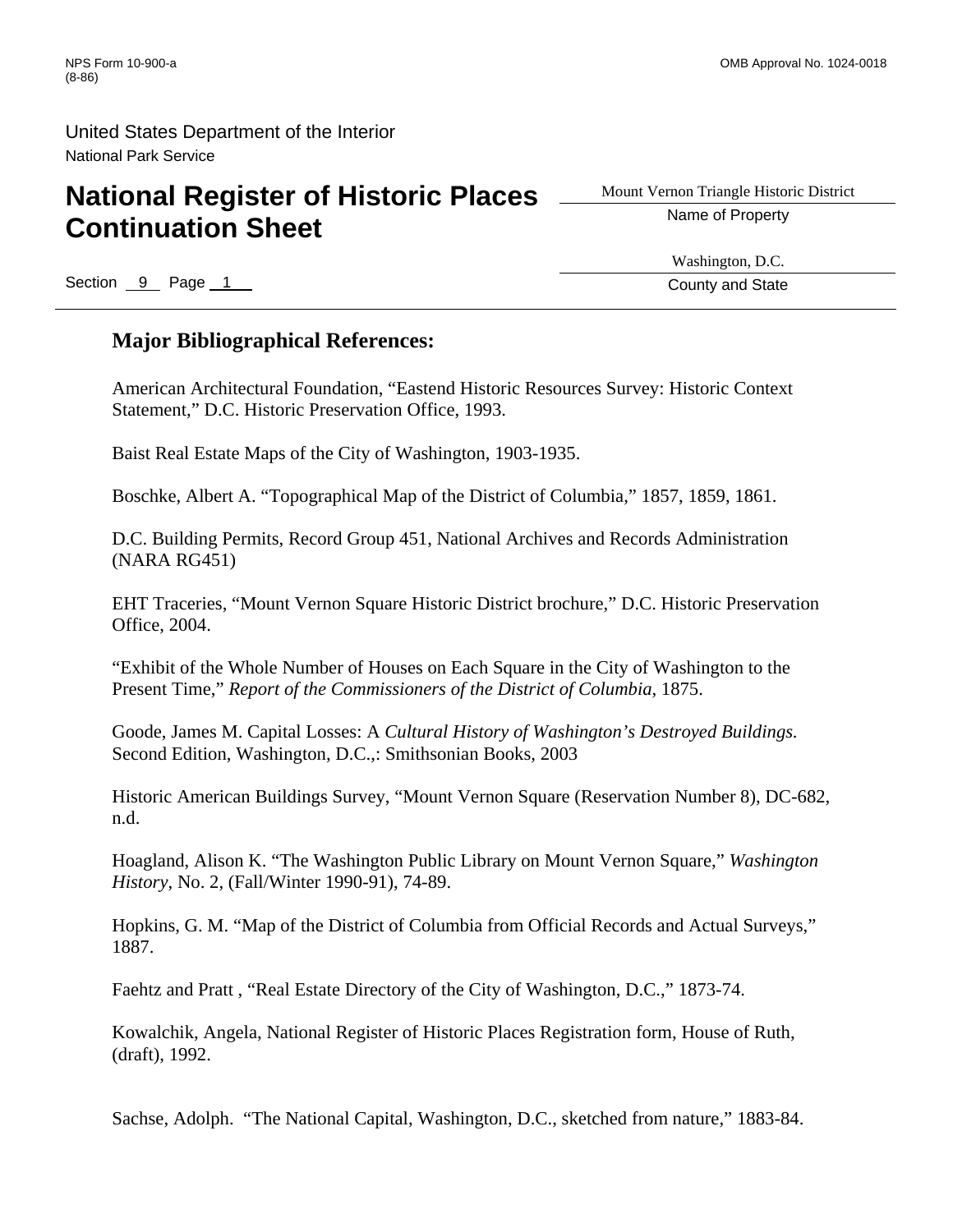## National Register of Historic Places **Adden Claim And Algorithm Contains A** Name of Property **Continuation Sheet**

Mount Vernon Triangle Historic District

Section  $\overline{9}$  Page 2 County and State

Washington, D.C.

Topham, Washington. "Northern Liberty Market." *Records of the Columbia Historical Society* 24, (Washington, 1922).

Van Derveer, Lloyd. "Map of the City of Washington," 1851.

The Washington Post, 1877-2005.

Washington, D.C. City Directories (Washingtoniana Room, Martin Luther King, Jr. Memorial Library)

Sanborn Fire Insurance Maps, 1888-1965

U.S. Census Records, 1850-1930

+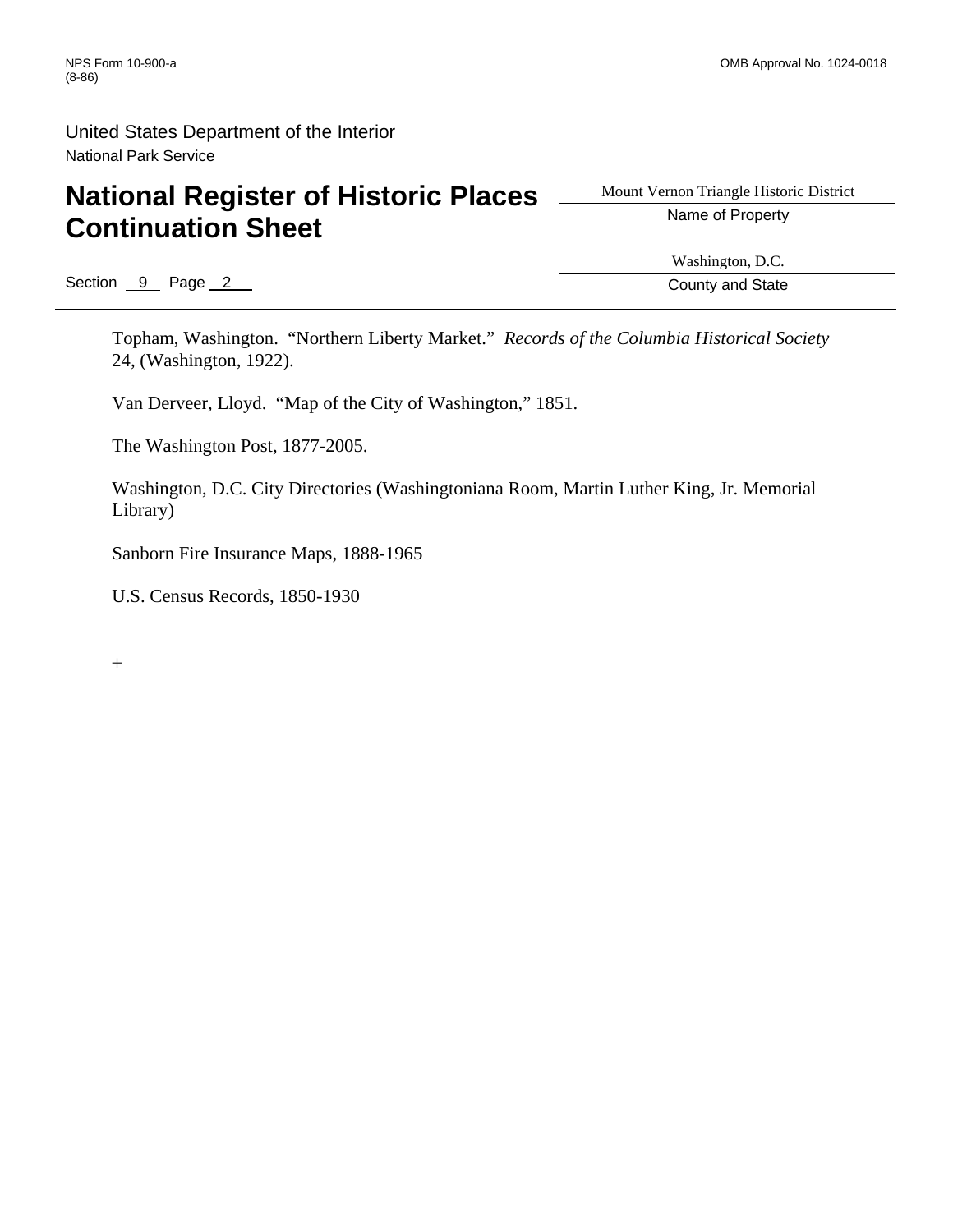**10. Geographical Data** 

County and State

| <b>Acreage of Property</b>                                                                          | 4.385 acres (191,021 square feet)                                                 |                                  |                                                                        |                                                                          |  |
|-----------------------------------------------------------------------------------------------------|-----------------------------------------------------------------------------------|----------------------------------|------------------------------------------------------------------------|--------------------------------------------------------------------------|--|
| <b>UTM References</b>                                                                               | (Place additional UTM references on a continuation sheet)                         |                                  |                                                                        |                                                                          |  |
| 3 <sup>1</sup><br>8<br>Easting<br>Zone                                                              | $2 \tbinom{4}{1} \tbinom{8}{1} \tbinom{9}{1}$<br>$4 \t3 \t0 \t7$<br>8<br>Northing | 9<br>8<br>$\overline{3}$<br>Zone | $3\begin{bmatrix} 2 & 5 & 0 & 5 & 7 \end{bmatrix}$<br>Easting          | $4 \quad 3$<br>$7\phantom{.0}$<br>9 4<br>$\overline{0}$<br>6<br>Northing |  |
| 8<br>$\overline{2}$                                                                                 | 3 2 5 0 5 7 <br>$4 \t3 \t0 \t7 \t8$                                               | 8<br>9<br>2<br>4                 | $\overline{4}$<br>$2^{\circ}$<br>$9 \quad 2 \quad 0$<br>3 <sup>1</sup> | $4 \quad 3 \quad 0 \quad 7 \quad 7$<br>$4\quad 5$                        |  |
|                                                                                                     |                                                                                   |                                  | See continuation sheet                                                 |                                                                          |  |
| <b>Verbal Boundary Description</b>                                                                  | (Describe the boundaries of the property on a continuation sheet)                 |                                  |                                                                        |                                                                          |  |
| <b>Boundary Justification</b><br>(Explain why the boundaries were selected on a continuation sheet) |                                                                                   |                                  |                                                                        |                                                                          |  |
| 11. Form Prepared By                                                                                |                                                                                   |                                  |                                                                        |                                                                          |  |
| name/title                                                                                          | Peter Sefton and Kim Williams, Architectural Historian                            |                                  |                                                                        |                                                                          |  |
| Organization                                                                                        | D.C. Preservation League and the D.C. Historic Preservation Office                |                                  | date 9/30/05                                                           |                                                                          |  |
| street & number                                                                                     |                                                                                   |                                  | telephone                                                              |                                                                          |  |
| city or town                                                                                        | Washington, D.C.                                                                  | state                            | zip code                                                               |                                                                          |  |
| <b>Additional Documentation</b>                                                                     |                                                                                   |                                  |                                                                        |                                                                          |  |
| Submit the following items with the completed form:                                                 |                                                                                   |                                  |                                                                        |                                                                          |  |

#### **Continuation Sheets**

#### **Maps**

X A **USGS map** (7.5 or 15 minute series) indicating the property's location.

X A **Sketch map** for historic districts and properties having large acreage or numerous resources.

#### **Photographs**

X Representative **black and white photographs** of the property.

#### **Additional Items**

(Check with the SHPO or FPO for any additional items)

#### **Property Owner**

(Complete this item at the request of SHPO or FPO)

| name            |           |          |
|-----------------|-----------|----------|
| street & number | telephone |          |
| city or town    | state     | zip code |

**Paperwork Reduction Statement:** This information is being collected for applications to the National Register of Historic Places to nominate properties for listing or determine eligibility for listing, to list properties, and to amend existing listings. Response to this request is required to obtain a benefit in accordance with the National Historic Preservation Act, as amended (16 U.S.C. 470 et. seq.).

**Estimated Burden Statement:** Public reporting burden for this form is estimated to average 18.1 hours per response including the time for reviewing instructions, gathering and maintaining data, and completing and reviewing the form. Direct comments regarding this burden estimate or any aspect of this form to the Chief, Administrative Services Division, National Park Service, P.O. Box 37127, Washington, DC 20013-7127; and the Office of Management and Budget, Paperwork Reductions Project (1024-0018), Washington, DC 20503.